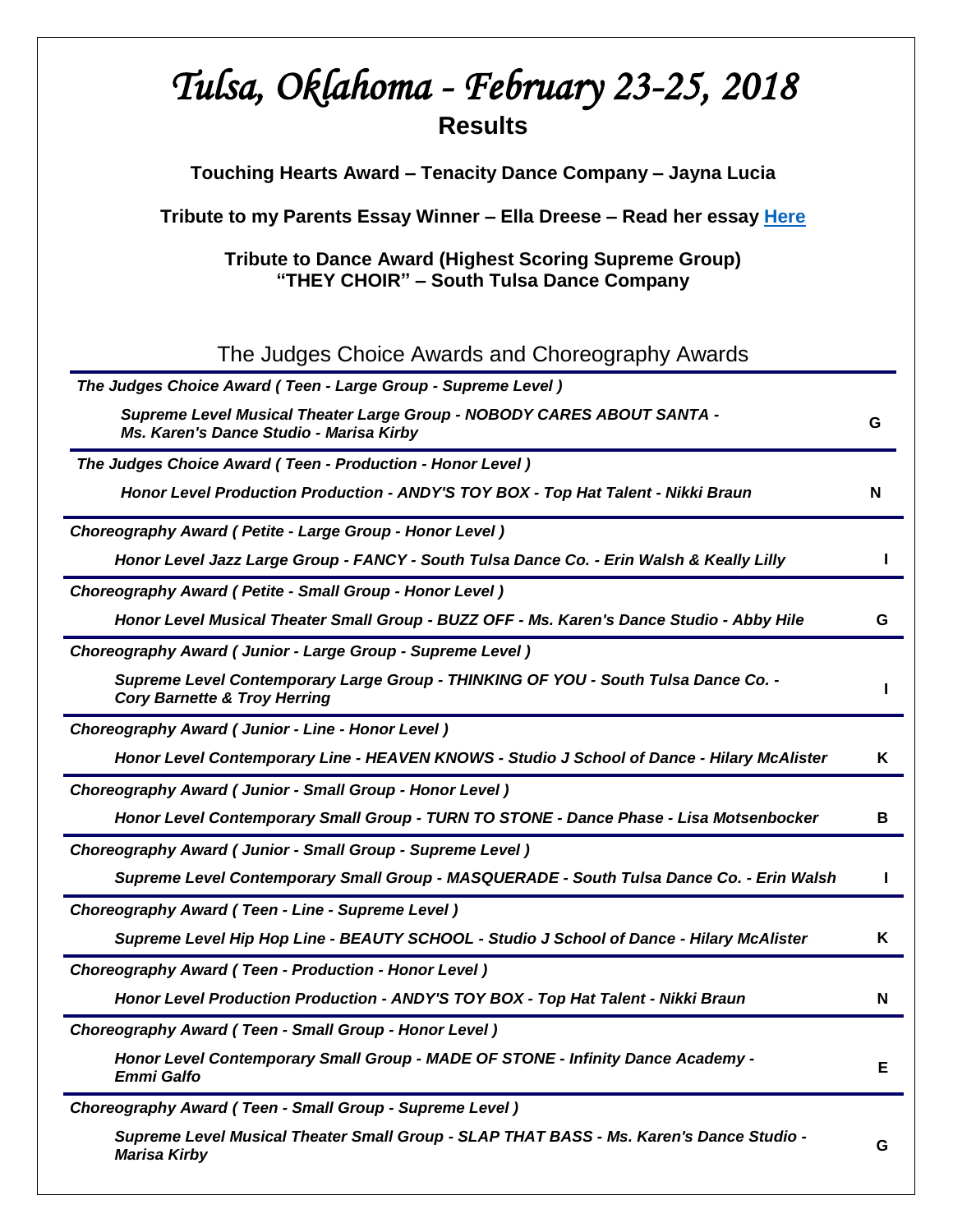*Choreography Award ( Senior - Large Group - Supreme Level )*

*Supreme Level Contemporary Large Group - DESPERATE TO CONNECT - Top Hat Talent - Missy Dray, Courtney McKee and Nikki Braun* **<sup>N</sup>**

*Choreography Award ( Senior - Small Group - Honor Level )*

*Honor Level Contemporary Small Group - I FOUND - Ms. Karen's Dance Studio - Mary Katherine Bentley* **<sup>G</sup>**

*Choreography Award ( Senior - Small Group - Supreme Level )*

*Supreme Level Contemporary Small Group - REMINDERS AND DEFEATS - South Tulsa Dance Co. - Cory Barnette and Troy Herring* **<sup>I</sup>**

# *Friday, February 23, 2018*

#### **Teen Solo Honor Level**

- **1st Place - Melanie Wills - Contemporary - South Tulsa Dance Co.**
- **2nd Place - Addie Coleman - Lyrical - Ms. Karen's Dance Studio**

**3rd Place - Marah Ream - Open - Top Hat Talent**

- **4th Place - Brooklyn Myrick - Tap - Extension Dance Academy**
- **5th Place - Lydia Chaney - Acro/Gym - Dancemania Dance & Acrobatics**
- **6th Place - Becca Hall - Contemporary - Jene' Academy of Dance**
- **7th Place - Abigail Ferguson - Contemporary - Infinity Dance Academy**
- **8th Place - Skylar Wiggins - Lyrical - Top Hat Talent**
- **9th Place - Landry Kimzey - Contemporary - Top Hat Talent**
- **10th Place - Carina Diaz - Contemporary - Top Hat Talent**

#### **Teen Solo Supreme Level**

- **1st Place - Avery Lau - Contemporary - South Tulsa Dance Co.**
- **2nd Place - Garris Munoz - Contemporary - South Tulsa Dance Co.**
- **3rd Place - Margaux Marak - Musical Theater - Ms. Karen's Dance Studio**
- **4th Place - Dani Davis - Contemporary - South Tulsa Dance Co.**
- **5th Place - Harlyn Hogan - Contemporary - Ms. Karen's Dance Studio**
- **6th Place - Emily Chen - Contemporary - South Tulsa Dance Co.**
- **7th Place - Lauren Conkling - Jazz - South Tulsa Dance Co.**
- **8th Place - Mackenzie Featherston - Contemporary - Ms. Karen's Dance Studio**
- **9th Place - Lauren Cox - Contemporary - South Tulsa Dance Co.**
- **10th Place - Norah Wilson - Contemporary - South Tulsa Dance Co.**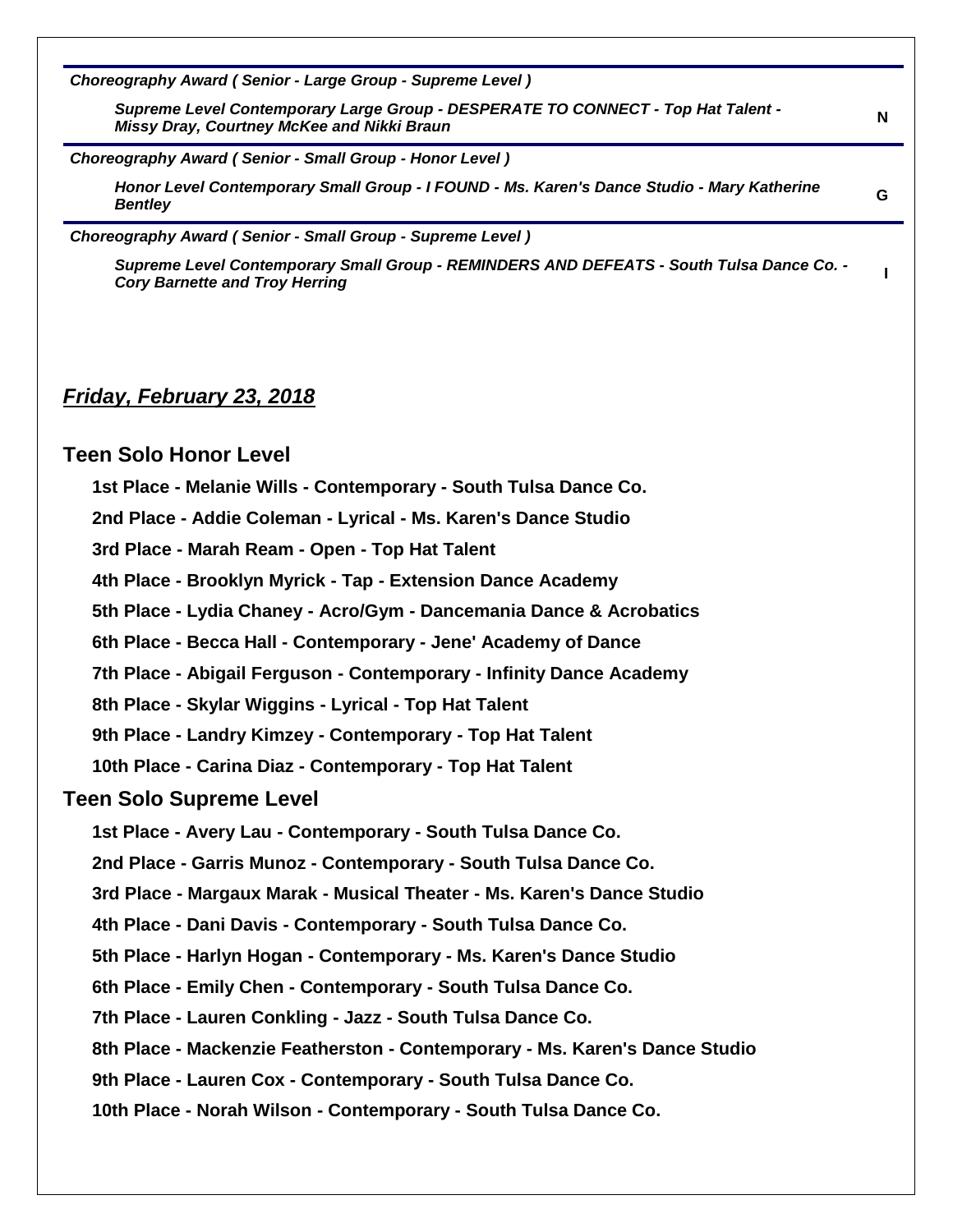# **Honor Level Special Awards**

**Mr. Tribute 1st Runner Up (Teen) Justin Hudson - Infinity Dance Academy Mr. Tribute Winner (Teen) Greiner Gumerson - Studio J School of Dance Miss Tribute 2nd Runner Up (Teen) Sunni Byerly - To The Pointe Dance Academy Miss Tribute 1st Runner Up (Teen) Marah Ream - Top Hat Talent Miss Tribute Winner (Teen) Addie Coleman - Ms. Karen's Dance Studio Costume 2nd Runner Up (Teen) Landry Kimzey - Top Hat Talent Costume 1st Runner Up (Teen) Skylar Wiggins - Top Hat Talent Costume Winner (Teen) Marah Ream - Top Hat Talent Supreme Level Special Awards Mr. Tribute Winner (Teen) Garris Munoz - South Tulsa Dance Co. Miss Tribute 2nd Runner Up (Teen) Revell Hogan - Ms. Karen's Dance Studio Miss Tribute 1st Runner Up (Teen) Avery Lau - South Tulsa Dance Co. Miss Tribute Winner (Teen) Harlyn Hogan - Ms. Karen's Dance Studio Costume 2nd Runner Up (Teen) Revell Hogan - Ms. Karen's Dance Studio Costume 1st Runner Up (Teen) Harlyn Hogan - Ms. Karen's Dance Studio Costume Winner (Teen) Briley Thompson - Ms. Karen's Dance Studio**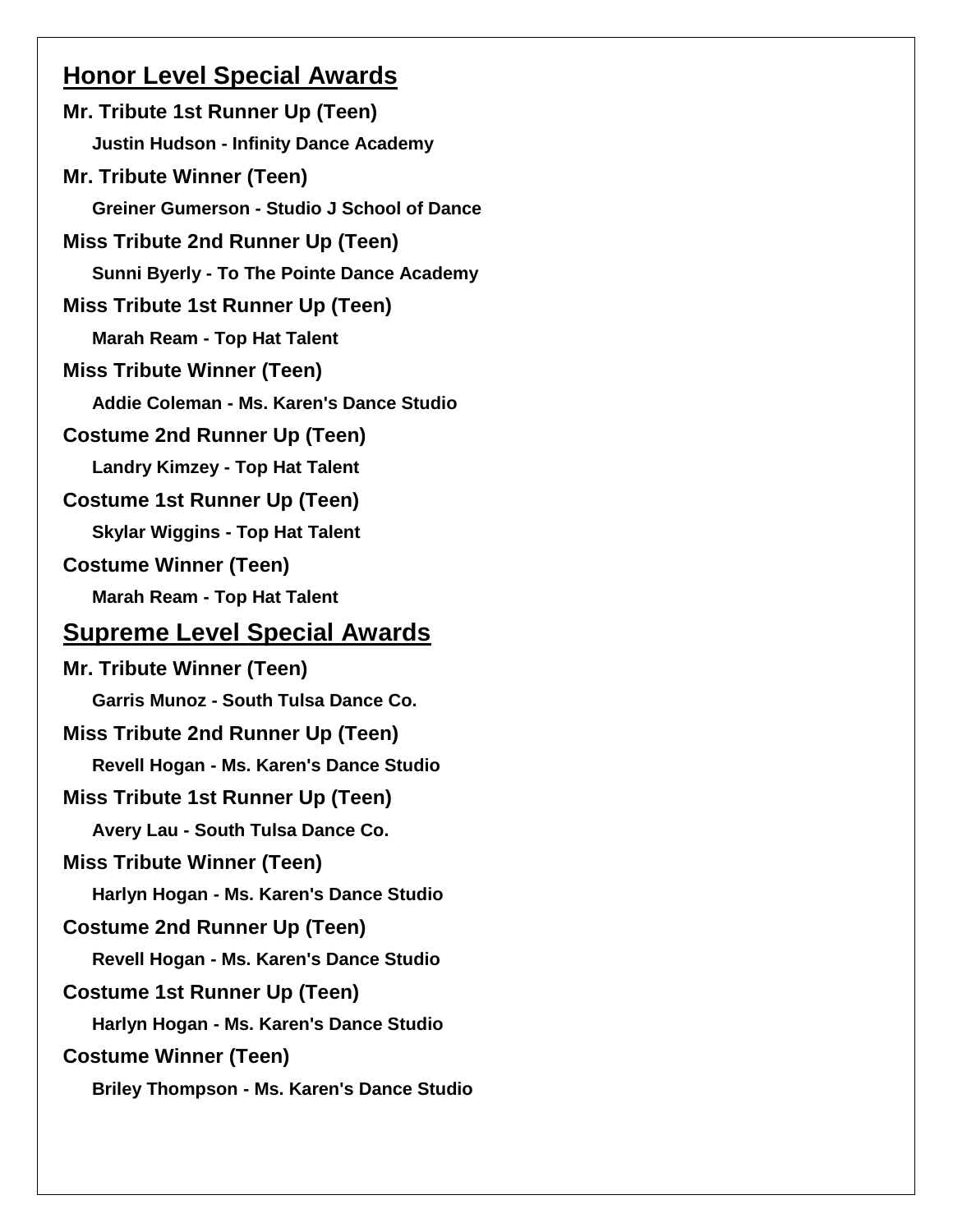# **Teen Duet/Trios Honor Level**

**1st Place - CAN YOU DO THIS - Jazz - Ms. Karen's Dance Studio**

Addie Coleman, Carly Eary, Lilly Stephens

**2nd Place - MI GENTE - Hip Hop - Top Hat Talent**

Alayna Kidd, Carina Diaz

**3rd Place - DANCIN' DAN - Musical Theater - Ms. Karen's Dance Studio**

Madeleine Tanguay, Riley Grace Benedetti

**4th Place - I WANNA MAKE THE WORLD LAUGH - Tap - Jene' Academy of Dance** Alyssa Emert, Samantha Parker

**5th Place - ANGEL BY THE WINGS - Lyrical - To The Pointe Dance Academy**

Chloe Finch, Herrera Calyn

**6th Place - FRIENDSHIP - Musical Theater - Studio J School of Dance**

Ella Dreese, Sutton Squires

**7th Place - SOUND OF SILENCE - Contemporary - Top Hat Talent**

Alayna Kidd, Isabella Nelson

**8th Place - MORE THAN REFLECTIONS - Contemporary - Jene' Academy of Dance**

Ashley Teter, Breea Hinson, Lily Kobzdej

**9th Place - SHAKE THE ROOM - Jazz - Top Hat Talent**

Cailey Carson, Skylar Wiggins

**10th Place - RAINBOW CONNECTION - Contemporary - Infinity Dance Academy**

Abigail Ferguson, Justin Hudson

# **Teen Duet/Trios Supreme Level**

# **1st Place - STILHED - Contemporary - South Tulsa Dance Co.**

Brielle McCoy, Dani Davis

**2nd Place - FLICKERS - Contemporary - South Tulsa Dance Co.**

Garris Munoz, Norah Wilson

# **3rd Place - LE JAZZ HOT - Musical Theater - Ms. Karen's Dance Studio**

Briley Thompson, Harlyn Hogan, Margaux Marak

**4th Place - RHYME OF ANOTHER SUMMER - Modern - Ms. Karen's Dance Studio** Harlyn Hogan, Revell Hogan

**5th Place - SATURN - Contemporary - Ms. Karen's Dance Studio**

Mackenzie Featherston, Margaux Marak

# **6th Place - SIDE BY SIDE - Contemporary - South Tulsa Dance Co.**

Dani Davis, Lauren Conkling, Lauren Cox

# **7th Place - TWICE - Contemporary - South Tulsa Dance Co.**

Emma Mariboho, Kamryn Kelvington, Presleigh Wise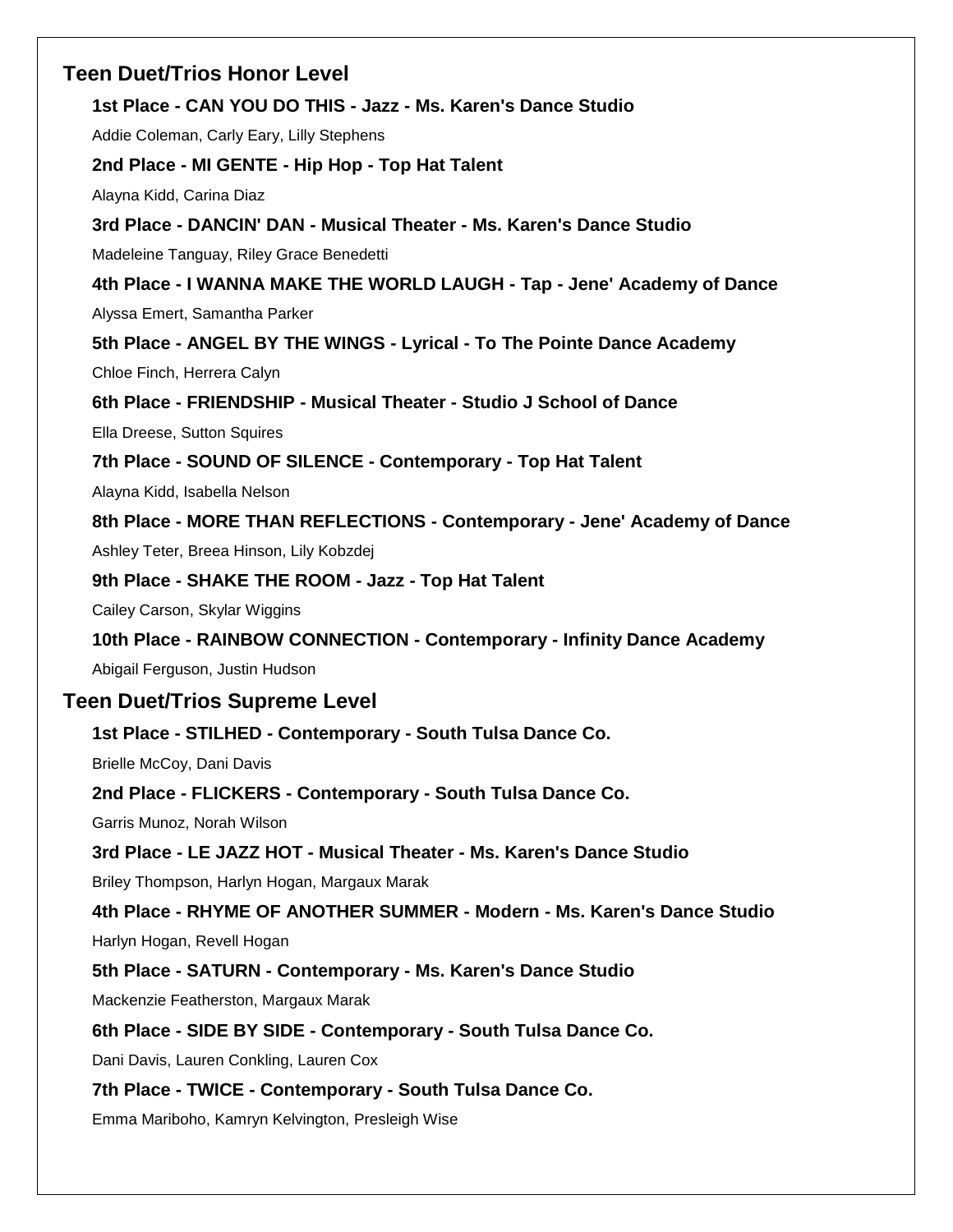#### **8th Place - BURNIN' UP - Tap - Ms. Karen's Dance Studio**

Mackenzie Featherston, Shawnee Weatherley

**9th Place - ROLL LIKE THUNDER - Contemporary - Ms. Karen's Dance Studio**

Harlyn Hogan, Revell Hogan

**10th Place - JUST A COUPLA SISTERS - Musical Theater - Ms. Karen's Dance Studio** Carly Eary, Emma Kate Elliott, Lily Pace

# *Saturday, February 24, 2018*

### **Petite Solo Honor Level**

**1st Place - Brogan Fountain - Jazz - Ms. Karen's Dance Studio 2nd Place - Stella Peters - Jazz - Ms. Karen's Dance Studio 3rd Place - Ava Madison Rodgers - Jazz - Ms. Karen's Dance Studio 4th Place - Keegan Harris - Tap - Ms. Karen's Dance Studio 5th Place - Harper Arnold - Jazz - Ms. Karen's Dance Studio 6th Place - Kaylen Brown - Jazz - South Tulsa Dance Co. 7th Place - Carter Chance - Musical Theater - Ms. Karen's Dance Studio 8th Place - Olive Powell - Jazz - Studio J School of Dance 9th Place - Abby Grace Robinson - Tap - Ms. Karen's Dance Studio 10th Place - Kyla Crittenden - Acro/Gym - Dancemania Dance & Acrobatics Petite Solo Supreme Level 1st Place - Stella Wunderl - Open - Ms. Karen's Dance Studio 2nd Place - Perry Condrey - Jazz - Ms. Karen's Dance Studio Honor Level Special Awards Mr. Tribute Winner (Petite) Porter McAlister - Studio J School of Dance Miss Tribute 2nd Runner Up (Petite) Gabbie Potteiger - CenterStage Performing Arts and Acrobatics Miss Tribute 1st Runner Up (Petite) Stella Peters - Ms. Karen's Dance Studio Miss Tribute Winner (Petite)**

**Brogan Fountain - Ms. Karen's Dance Studio**

**Costume 2nd Runner Up (Petite)**

**Brogan Fountain - Ms. Karen's Dance Studio**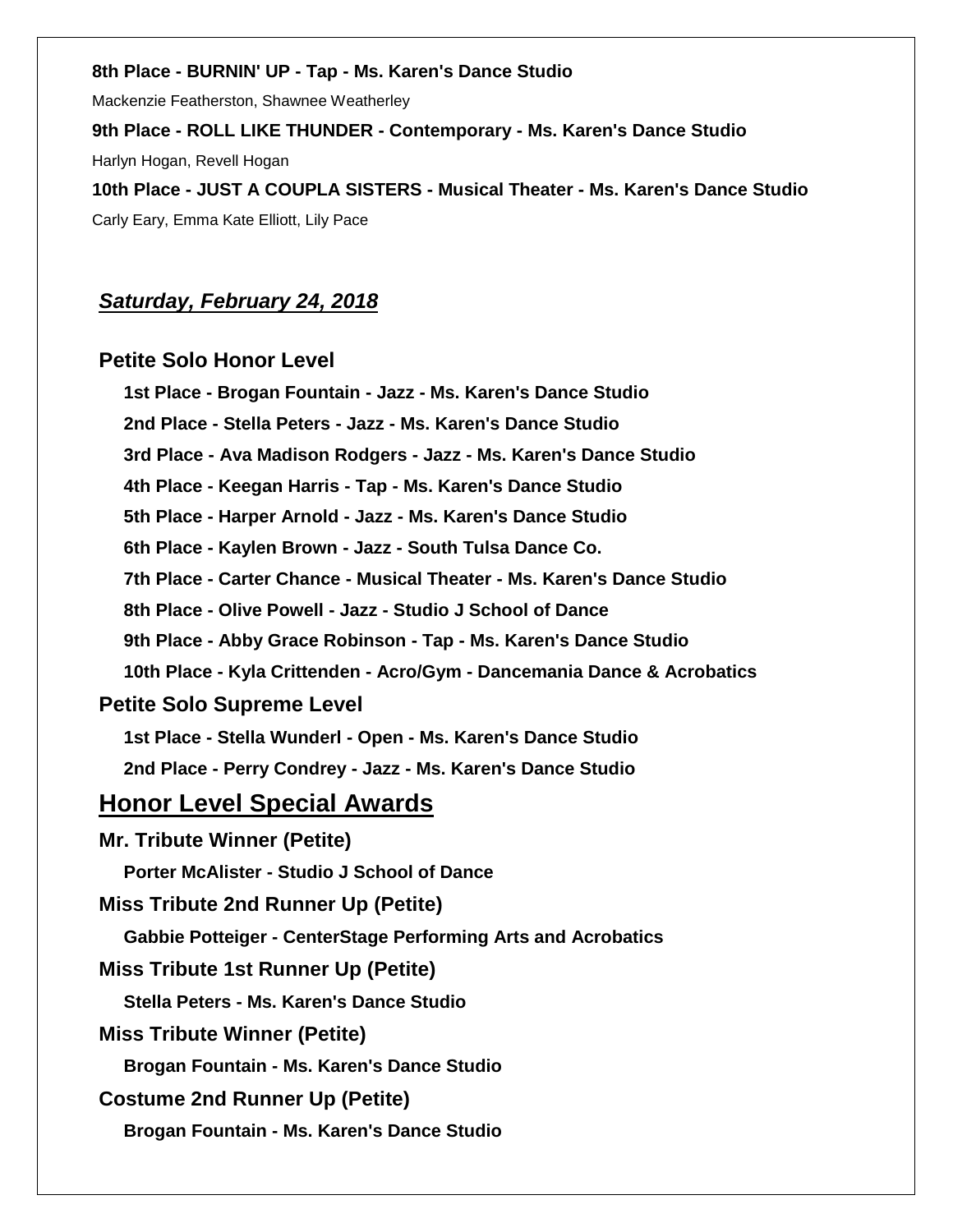**Costume 1st Runner Up (Petite) Ava Madison Rodgers - Ms. Karen's Dance Studio Costume Winner (Petite) Harper Arnold - Ms. Karen's Dance Studio**

# **Supreme Level Special Awards**

**Miss Tribute 1st Runner Up (Petite) Perry Condrey - Ms. Karen's Dance Studio Miss Tribute Winner (Petite) Stella Wunderl - Ms. Karen's Dance Studio Costume 1st Runner Up (Petite) Stella Wunderl - Ms. Karen's Dance Studio Costume Winner (Petite) Perry Condrey - Ms. Karen's Dance Studio**

# **Petite Duet/Trios Honor Level**

**1st Place - HALLELUJAH - Lyrical - South Tulsa Dance Co.** Bailey Farr, Savanah Mounger **2nd Place - THE GREATEST MEDLEY - Open - Ms. Karen's Dance Studio** Brogan Fountain, Caroline Allen, Stella Peters **3rd Place - TURN TO STONE - Contemporary - Ms. Karen's Dance Studio** Mary Claire Stuff, Stella Wunderl **4th Place - CUPCAKE SOCIAL CLUB - Jazz - Ms. Karen's Dance Studio** Harper Arnold, Stella Burbank **5th Place - ME TOO - Jazz - Ms. Karen's Dance Studio** Ava Madison Rodgers, Carter Chance **6th Place - DOIN' THE OLD YAHOO STEP - Musical Theater - Ms. Karen's Dance Studio** Carter Chance, Cleo Marak, Jordan Kirby **7th Place - BORN TO BE WILD - Jazz - Extension Dance Academy** Kennedy Clark, Paisley Eaton **8th Place - TWIST MY HIPS - Jazz - Studio J School of Dance** Gentry Pollard, Payton Shipley **9th Place - WHAT'S MY NAME - Jazz - South Tulsa Dance Co.** Adeline McAdams, Karoline Howell, Sophia Cole **10th Place - ROCKIN' ROBIN - Tap - Ms. Karen's Dance Studio**

Abby Grace Robinson, Keegan Harris, Madison Sandy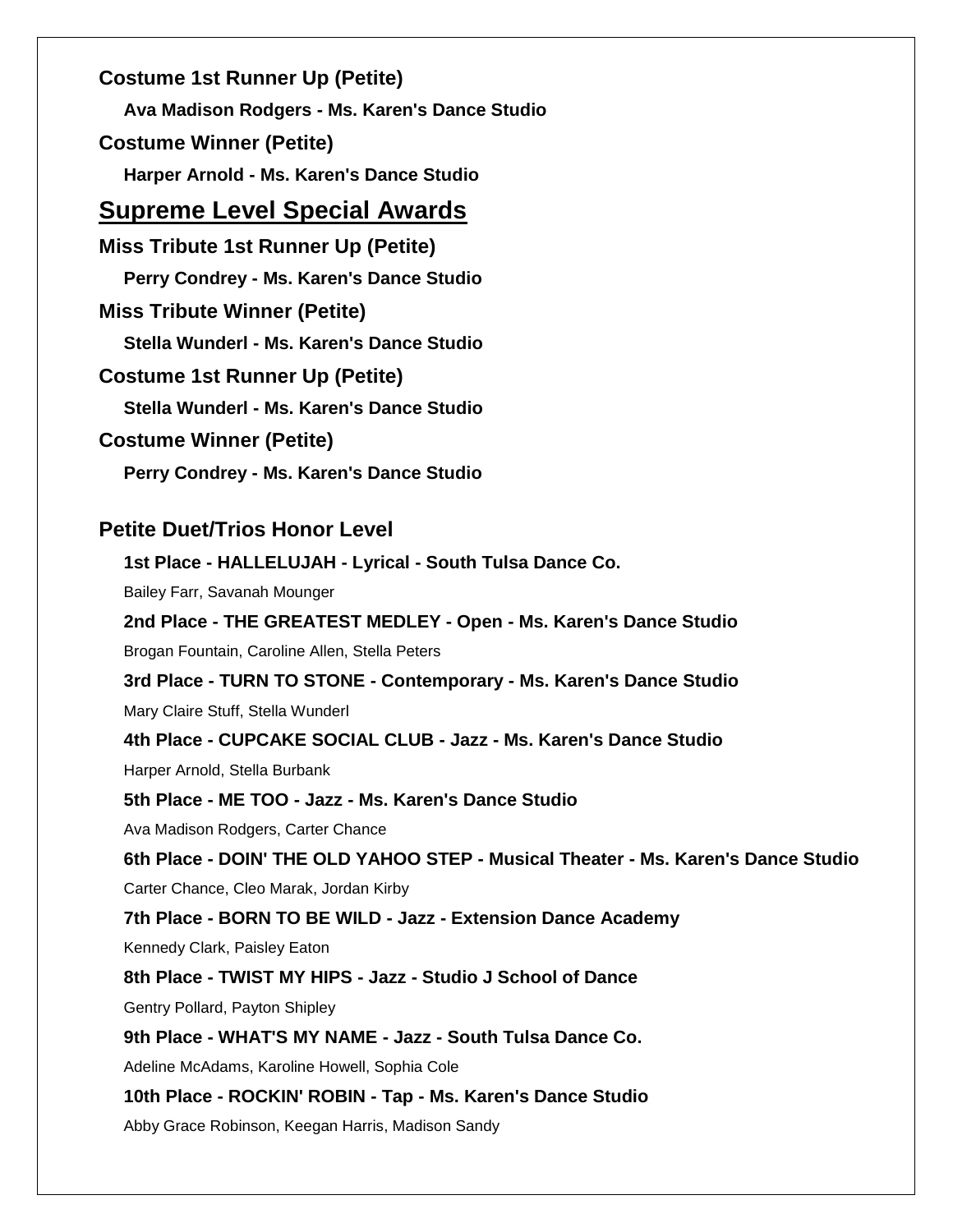# **Junior Solo Honor Level**

**1st Place - Miles Klebanov - Hip Hop - Studio J School of Dance 2nd Place - Callie Phillips - Lyrical - South Tulsa Dance Co. 3rd Place - Bailey Farr - Jazz - South Tulsa Dance Co. 4th Place - Skylar Steward - Hip Hop - Owasso Dance Co 5th Place - Emma Everett - Open - Ms. Karen's Dance Studio 6th Place - Audrey Middleton - Musical Theater - Ms. Karen's Dance Studio 7th Place - Kallie Calfy - Open - Top Hat Talent 8th Place - Hailey Zalonka - Contemporary - Studio J School of Dance 9th Place - Boston Mcalister - Hip Hop - Studio J School of Dance 10th Place - Riley Pinkerton - Hip Hop - Extension Dance Academy Junior Solo Supreme Level 1st Place - Brielle McCoy - Jazz - South Tulsa Dance Co. 2nd Place - Emry Hunnicutt - Jazz - Ms. Karen's Dance Studio 3rd Place - Madison Dawson - Musical Theater - Ms. Karen's Dance Studio 4th Place - Blair Peak - Contemporary - South Tulsa Dance Co. 5th Place - Natalie Conkling - Jazz - South Tulsa Dance Co. 6th Place - Addie Rose Castleberry - Musical Theater - Ms. Karen's Dance Studio 7th Place - Cate Crockett - Contemporary - South Tulsa Dance Co. 8th Place - Haven Sellers - Jazz - Ms. Karen's Dance Studio 9th Place - Jaxsen Myers - Musical Theater - Ms. Karen's Dance Studio 10th Place - Aspen Ertugrul - Open - Infinity Dance Academy**

# **Honor Level Special Awards**

**Mr. Tribute 1st Runner Up (Junior) Boston Mcalister - Studio J School of Dance Mr. Tribute Winner (Junior) Miles Klebanov - Studio J School of Dance Miss Tribute 2nd Runner Up (Junior) Bailey Farr - South Tulsa Dance Co. Miss Tribute 1st Runner Up (Junior) Audrey Middleton - Ms. Karen's Dance Studio Miss Tribute Winner (Junior)**

**Callie Phillips - South Tulsa Dance Co.**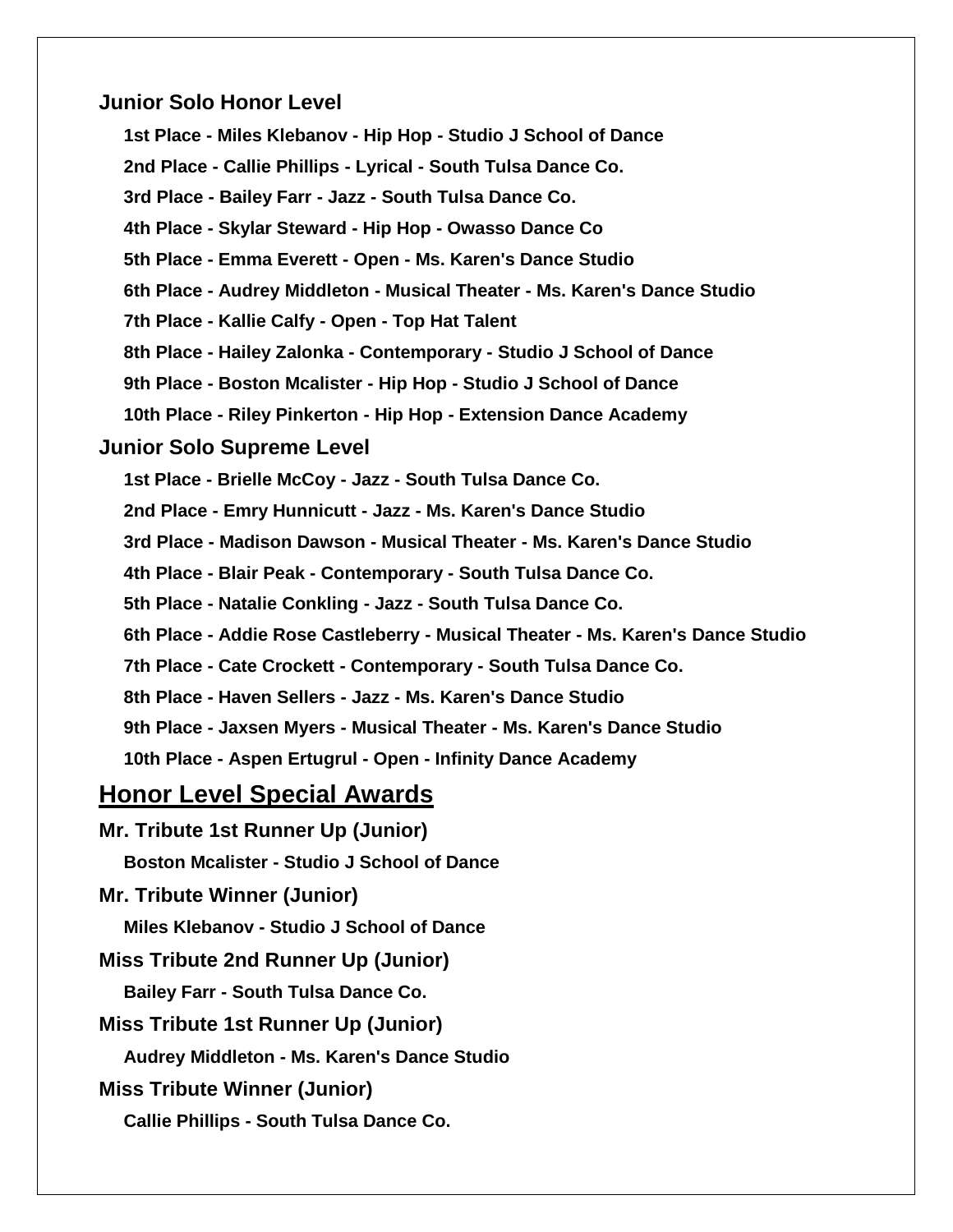**Costume 2nd Runner Up (Junior) Sanaa Parker - Ms. Karen's Dance Studio Costume 1st Runner Up (Junior) Dakota Cooper - Ms. Karen's Dance Studio Costume Winner (Junior) Callie Phillips - South Tulsa Dance Co. Supreme Level Special Awards Miss Tribute 2nd Runner Up (Junior) Madison Dawson - Ms. Karen's Dance Studio Miss Tribute 1st Runner Up (Junior) Emry Hunnicutt - Ms. Karen's Dance Studio Miss Tribute Winner (Junior) Brielle McCoy - South Tulsa Dance Co. Costume 2nd Runner Up (Junior) Madison Dawson - Ms. Karen's Dance Studio Costume 1st Runner Up (Junior) Jaeda Straley - South Tulsa Dance Co. Costume Winner (Junior) Addie Rose Castleberry - Ms. Karen's Dance Studio Junior Duet/Trios Honor Level 1st Place - MAN OF LA MANCHA - Jazz - South Tulsa Dance Co.** Callie Phillips, Melanie Wills **2nd Place - WHAT WOULD I DO - Contemporary - Studio J School of Dance** Isabelle Duck, Katie Martin **3rd Place - JUST A LITTLE WHILE - Contemporary - Studio J School of Dance** Carolina Pardo, Olive Powell **4th Place - BEAUTIFUL THING - Contemporary - Studio J School of Dance** Jaisa Gardner, Joia Gardner **5th Place - CAUSE I'M A LADY - Jazz - Top Hat Talent** Armonia DelMoral, Tatum Braun, Zaelyn Elmo **6th Place - UNDERNEATH THE TREE - Jazz - Ms. Karen's Dance Studio** Dakota Cooper, Sanaa Parker **7th Place - FLYGIRLS - Hip Hop - Top Hat Talent**

Kansas Mansker, Tairyn Hightower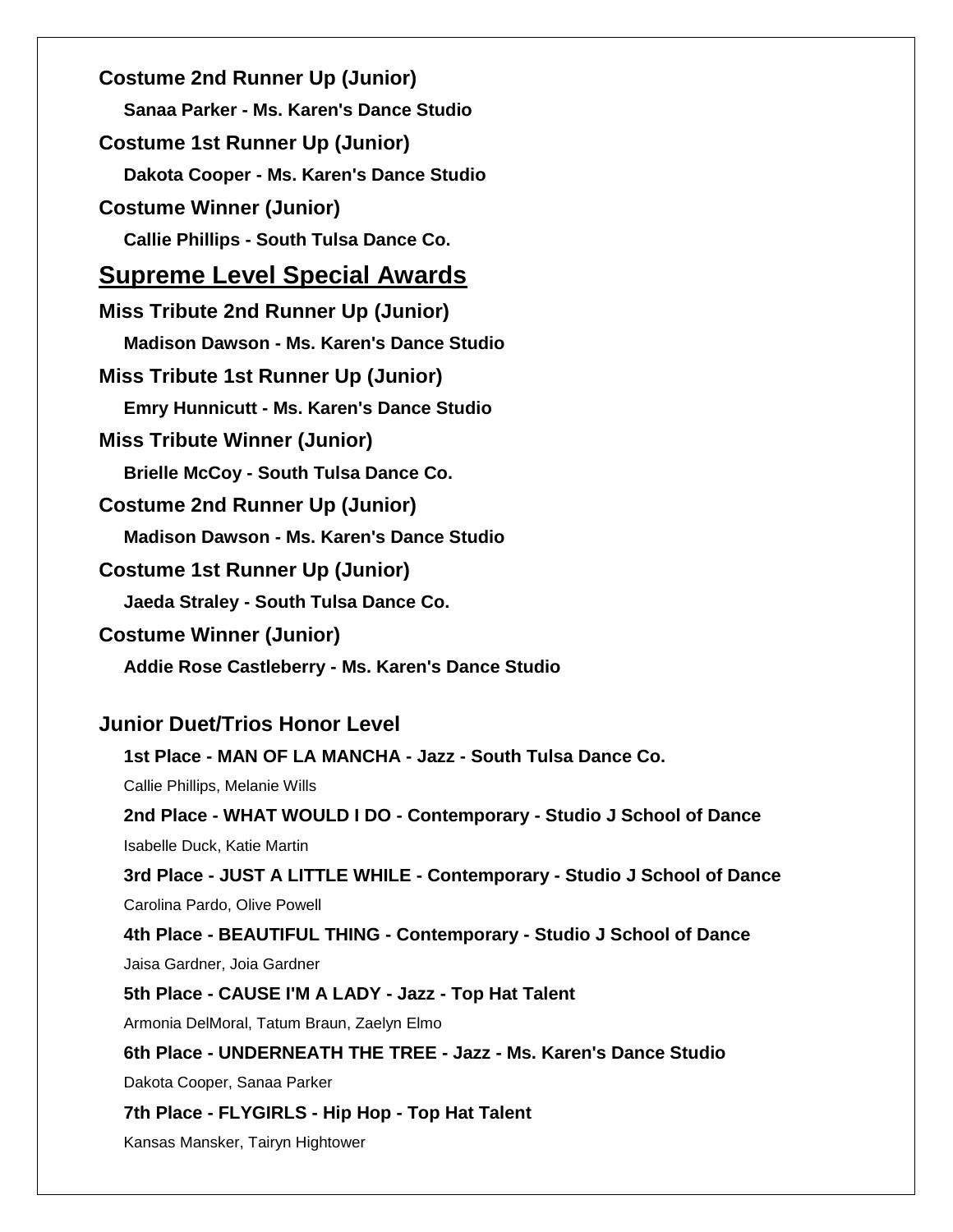#### **8th Place - I'M YOUR GIRL - Contemporary - Studio J School of Dance**

Anabelle Keathly, Lillian Garrison

#### **9th Place - GET UP - Jazz - Studio J School of Dance**

Allyson Morton, Ellie McKinney

#### **Junior Duet/Trios Supreme Level**

**1st Place - WEREWOLF - Contemporary - South Tulsa Dance Co.**

Blair Peak, Garris Munoz

**2nd Place - PARIS - Jazz - South Tulsa Dance Co.**

Avery Lau, Brielle McCoy

**3rd Place - CLAP YOUR HANDS - Jazz - South Tulsa Dance Co.**

Blair Peak, Cate Crockett

**4th Place - EACH OTHER'S MINDS - Contemporary - Ms. Karen's Dance Studio** Emma Dill, Emry Hunnicutt, Madison Dawson **5th Place - POP - Musical Theater - Ms. Karen's Dance Studio** Addie Rose Castleberry, Jaxsen Myers

**6th Place - HELP THE PEOPLE - Lyrical - South Tulsa Dance Co.**

Lexie McWilliams, Natalie Conkling

**7th Place - MY HEART GOES BOOM - Jazz - Ms. Karen's Dance Studio** Addie Rose Castleberry, Alden Lee, Audrey Middleton

**8th Place - WE GET IT - Hip Hop - Ms. Karen's Dance Studio**

Emry Hunnicutt, Perry Condrey

**9th Place - STICKS & STONES - Contemporary - Infinity Dance Academy** Abigail Ferguson, Aspen Ertugrul, Madelyn Haremza

**10th Place - PERM - Tap - Ms. Karen's Dance Studio**

Emma Everett, Haven Sellers, Jaxsen Myers

# **Senior Solo Honor Level**

**1st Place - Emma Currington - Acro/Gym - Dancemania Dance & Acrobatics 2nd Place - Alex Shankle - Tap - Ms. Karen's Dance Studio 3rd Place - Vivian Taylor - Lyrical - Top Hat Talent 4th Place - Rachel Atherton - Tap - Extension Dance Academy 5th Place - Maddie Shaw - Musical Theater - Top Hat Talent 6th Place - Kayley Shettles - Contemporary - Ms. Karen's Dance Studio 7th Place - Preston Dunbar - Lyrical - Owasso Dance Co 8th Place - Emily Geffre - Contemporary - Top Hat Talent 9th Place - Mckenzie Denham - Lyrical - Extension Dance Academy**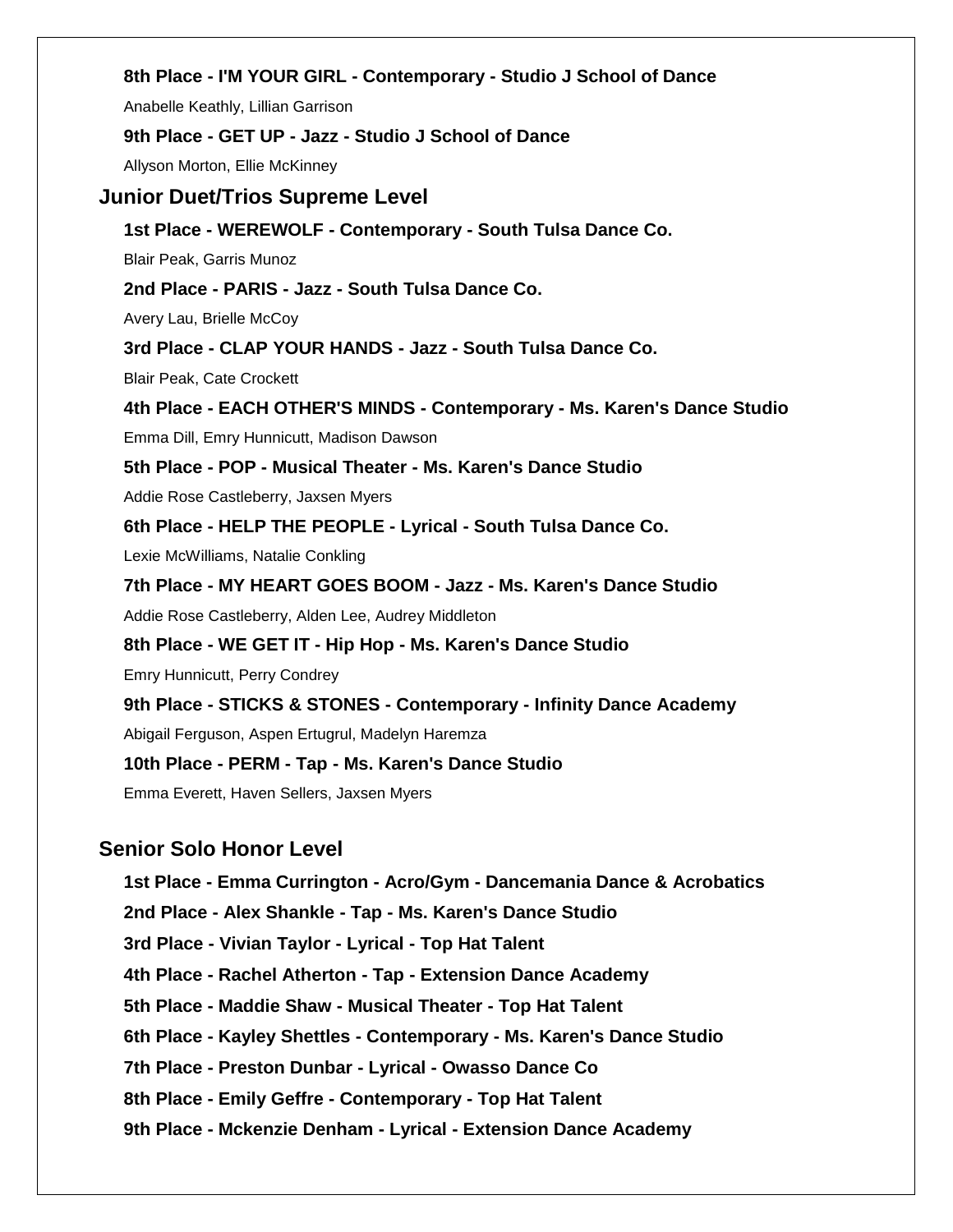**10th Place - Allison Serafin - Contemporary - Extension Dance Academy Senior Solo Supreme Level**

**1st Place - Randi Tucker - Jazz - South Tulsa Dance Co. 2nd Place - Riley Stephens - Musical Theater - Ms. Karen's Dance Studio 3rd Place - Camryn Ross - Jazz - Ms. Karen's Dance Studio 4th Place - Katie Sturm - Contemporary - Studio J School of Dance 5th Place - Rylee Evans - Contemporary - South Tulsa Dance Co. 6th Place - Gabi Ponio - Contemporary - South Tulsa Dance Co. 7th Place - Aubrey Reed - Lyrical - Ms. Karen's Dance Studio 8th Place - Kaley Crosley - Contemporary - Studio J School of Dance 9th Place - Maria Brunner - Contemporary - South Tulsa Dance Co. 10th Place - Kayla Tinsley - Contemporary - Top Hat Talent Honor Level Special Awards Miss Tribute 2nd Runner Up (Senior) Kayley Shettles - Ms. Karen's Dance Studio Miss Tribute 1st Runner Up (Senior) Emily Geffre - Top Hat Talent Miss Tribute Winner (Senior) Emma Currington - Dancemania Dance & Acrobatics Costume 2nd Runner Up (Senior) Emily Geffre - Top Hat Talent Costume 1st Runner Up (Senior) Maddie Shaw - Top Hat Talent Costume Winner (Senior) Kayley Shettles - Ms. Karen's Dance Studio Supreme Level Special Awards Miss Tribute 2nd Runner Up (Senior) Riley Stephens - Ms. Karen's Dance Studio Miss Tribute 1st Runner Up (Senior) Camryn Ross - Ms. Karen's Dance Studio Miss Tribute Winner (Senior) Randi Tucker - South Tulsa Dance Co. Costume 2nd Runner Up (Senior)**

**Brooklynn Hoehne - Top Hat Talent**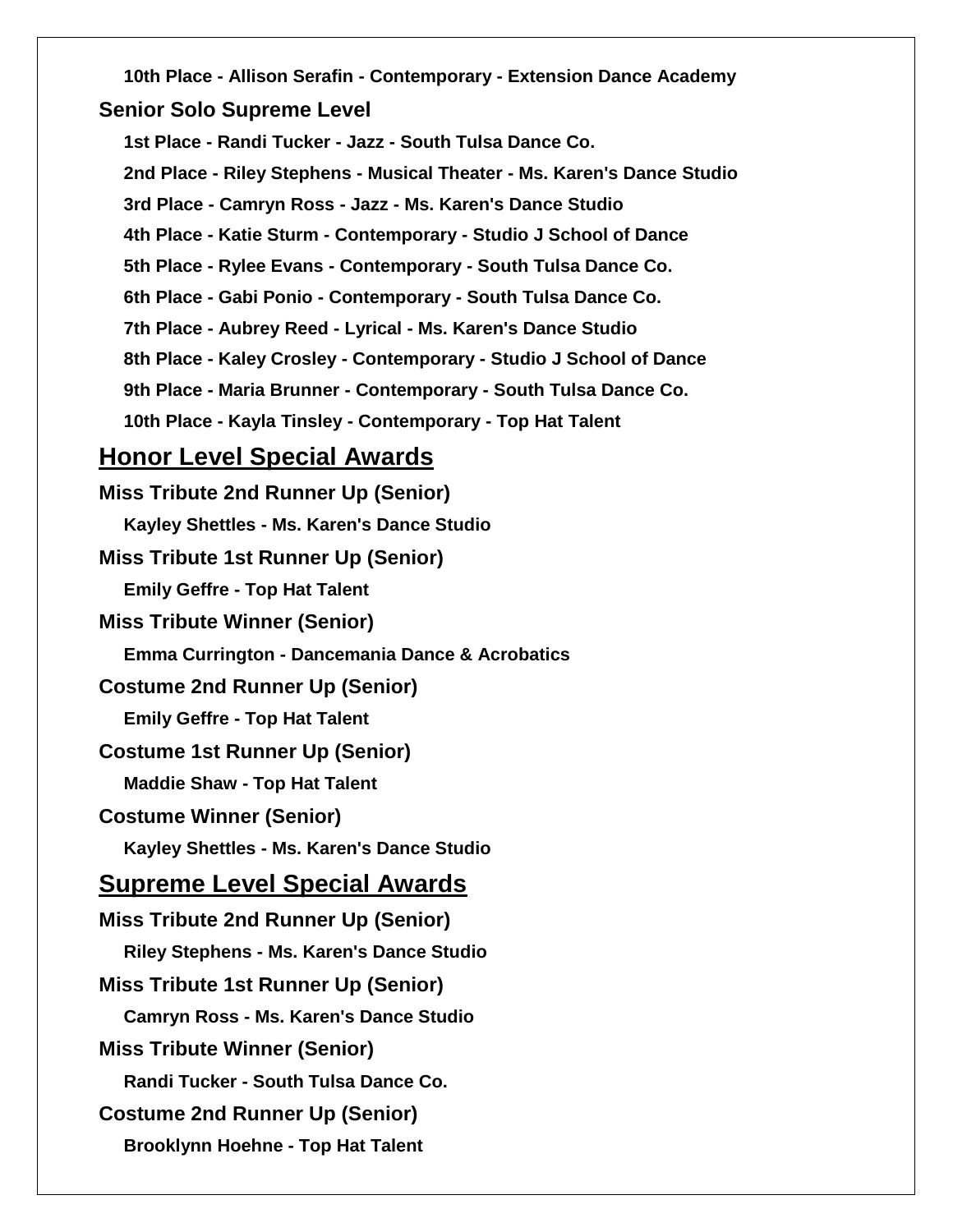# **Costume 1st Runner Up (Senior)**

**Riley Stephens - Ms. Karen's Dance Studio**

# **Costume Winner (Senior)**

**Addie Grace Coleman - Ms. Karen's Dance Studio**

# *Sunday, February 25, 2018*

# **Petite Small Group/Small Group Extended Honor Level**

# **1st Place - BUZZ OFF - Musical Theater - Ms. Karen's Dance Studio**

Brogan Fountain, Caroline Allen, Perry Condrey, Stella Peters, Stella Wunderl

# **2nd Place - BANG BANG - Open - Ms. Karen's Dance Studio**

Abby Grace Robinson, Ava Madison Rodgers, Carter Chance, Mary Claire Stuff, Stella Burbank, Stella Peters, Stella Wunderl

# **3rd Place - TURN TO STONE - Contemporary - Infinity Dance Academy**

Aleena Usry, Audrey Brewer, Bella Taylor, Gianna Colbert, Kynslee Moffitt, Sophia Stoffel, Taryn Gray

# **4th Place - A BUNCH OF ROSES - Jazz - Ms. Karen's Dance Studio**

Annie Jackson, Ava Madison Rodgers, Carter Chance, Cleo Marak, Harper Arnold, Jordan Kirby, Mary Claire Stuff, Paityn Cassidy, Stella Burbank

# **5th Place - SPACE JAM - Tap - Ms. Karen's Dance Studio**

Abby Grace Robinson, Ava Cassidy, Brogan Fountain, Caroline Allen, Dakota Cooper, Keegan Harris, Stella Peters, Stella Wunderl

# **6th Place - I'M A LADY - Jazz - South Tulsa Dance Co.**

Addi Porter, Adeline McAdams, Bailey Farr, Karoline Howell, Kaylen Brown, Kylie Hull, Ryleigh Salguero, Savanah Mounger, Sophia Cole

# **7th Place - ALL THAT JAZZ - Jazz - Ms. Karen's Dance Studio**

Abby Grace Robinson, Ava Cassidy, Dakota Cooper, Keegan Harris, Margie Arnold, Sanaa Parker, Stella Peters

# **8th Place - CHEESE PLEASE - Tap - Ms. Karen's Dance Studio**

Annie Jackson, Ava Madison Rodgers, Carter Chance, Cleo Marak, Harper Arnold, Jordan Kirby, Mary Claire Stuff, Paityn Cassidy, Stella Burbank

# **9th Place - WALK LIKE AN EGYPTIAN - Jazz - Infinity Dance Academy**

Aleena Usry, Audrey Brewer, Bella Taylor, Gianna Colbert, Kynslee Moffitt, Sophia Stoffel, Taryn Gray

# **10th Place - BANG THE DRUM - Tap - Top Hat Talent**

Bella Mauldin-Cabello, Eden Gravitt, Elynn Andre, Kaliyah Brown, Makenzie Benge, Reagan Blackburn

# **Petite Large Group/Large Group Extended Honor Level**

# **1st Place - GLORIOUS - Lyrical - South Tulsa Dance Co.**

Adallyn Jenkins, Adeline McAdams, Bailey Farr, Brooklyn Smith, Brynlee Saunders, Jaeda Straley, Karoline Howell, Kylie Hull, Lynleigh Strong, Natalie Conkling, Savanah Mounger, Sophia Cole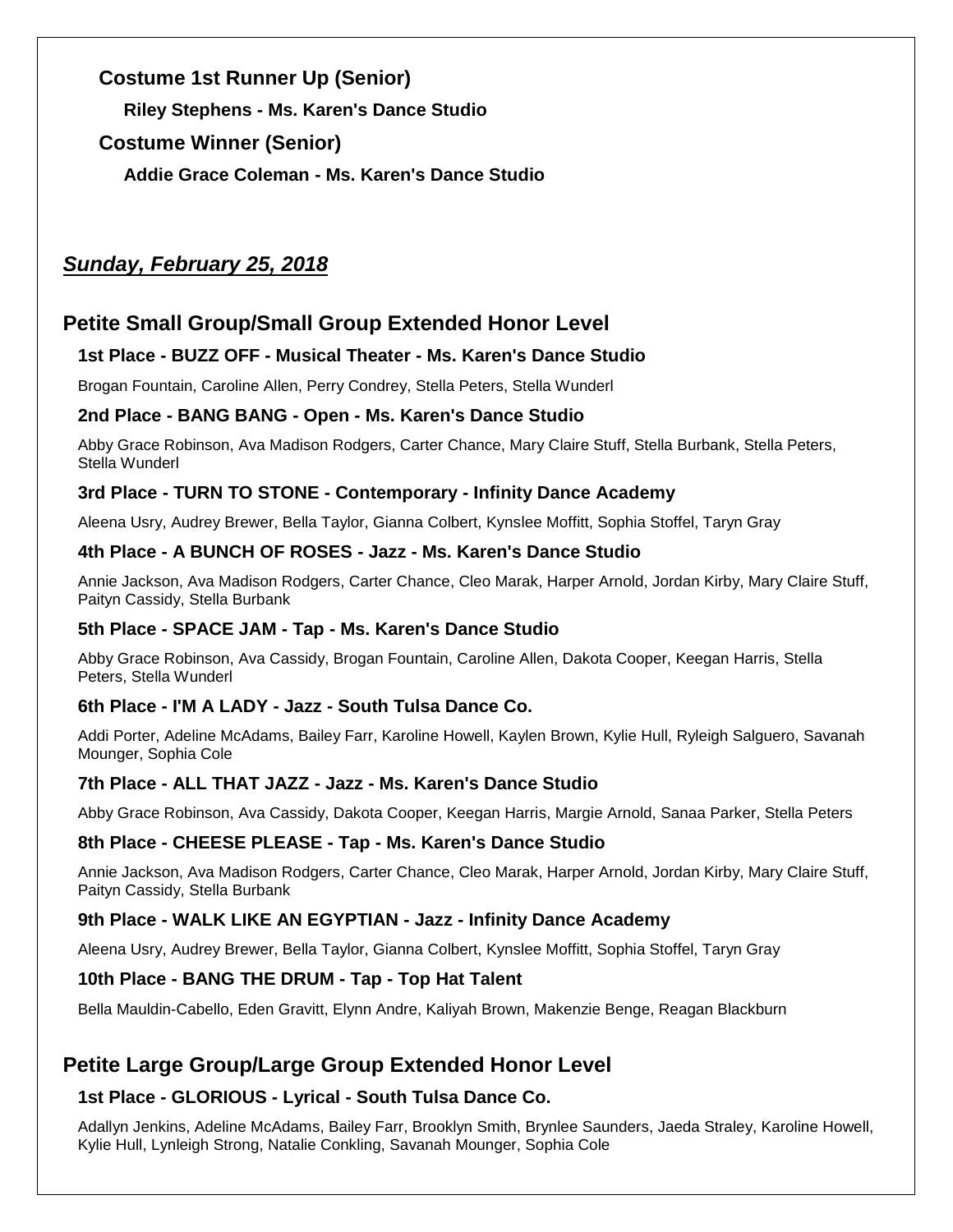## **2nd Place - FANCY - Jazz - South Tulsa Dance Co.**

Adallyn Jenkins, Addi Porter, Adeline McAdams, Bailey Farr, Brynlee Saunders, Kaylen Brown, Kylie Hull, Lillian McCowan, Piper Stricklin, Reagan Foley, Ryleigh Salguero, Sophia Cole

### **3rd Place - THE CHASE - Hip Hop - Studio J School of Dance**

Alice Lay, Anabelle Keathly, Boston Mcalister, Cy Powell, Gentry Pollard, Lauren Lucky, Miles Klebanov, Noah Rindler, Olive Powell, Payton Shipley, Porter McAlister, Sophie Houchins

### **4th Place - GIRLS JUST WANNA HAVE FUN - Jazz - Ms. Karen's Dance Studio**

Abby Grace Robinson, Ava Cassidy, Ava Peoples, Caroline Allen, Catherine Johnson, Kailey Sisson, Madison Sandy, McKenzie Griffin, Miley Neal, Reagan Brockington, Stella Peters

### **5th Place - CARS THAT GO BOOM - Tap - Ms. Karen's Dance Studio**

Ava Madison Rodgers, Catherine Johnson, Kailey Sisson, Kinley Dill, Madison Sandy, Margie Arnold, Mary Claire Stuff, McKenzie Griffin, Miley Neal, Reagan Brockington

### **6th Place - MIRROR, MIRROR - Jazz - Studio J School of Dance**

Alexandra Lewallen, Alice Lay, Anabelle Keathly, Ariana Moreno, Delaney Miller, Esly Trower, Gentry Pollard, Hannah Rayos, Kyrstin Jones, Lauren Lucky, Lillian Garrison, McKenna Kelley, Olive Powell, Olivia Rayos, Parker Bullard, Payton Shipley, Prielle Larison, Sophie Houchins, Violet Iver

# **Petite Line/Line Extended/Production Honor Level**

## **1st Place - HOKEY POKEY - Hip Hop - Ms. Karen's Dance Studio**

Abby Grace Robinson, Ava Cassidy, Ava Madison Rodgers, Ava Peoples, Caroline Allen, Carter Chance, Catherine Johnson, Dakota Cooper, Kailey Sisson, Keegan Harris, Kinley Dill, Madison Sandy, Margie Arnold, Mary Claire Stuff, McKenzie Griffin, Miley Neal, Reagan Brockington, Sanaa Parker, Stella Burbank, Stella Peters, Stella **Wunderl** 

# **Junior Small Group/Small Group Extended Honor Level**

### **1st Place - CHASING CARS - Contemporary - Infinity Dance Academy**

Annabella Stoffel, Hannah Sweesy, Laura Leong, Madison Lemery, Natalie Freije, Paris Falkenberry, Rhyan Hatcher, Zoe Hoffman

# **2nd Place - OMG YOU GUYS - Musical Theater - Ms. Karen's Dance Studio**

Addison McCuien, Allison Frazier, Clarke Preston, Emily Anne Harris, Isabella Shettles, McKenna Chism, Zoe Ross

### **3rd Place - TURN TO STONE - Contemporary - Dance Phase**

Anna Hunt, Bria Herndon, Caris Attebery, Carlee Broughton, Marissa Schoenhals

### **4th Place - HIT THE ROAD JACK - Jazz - Studio J School of Dance**

Ava Toney, Cayman Jones, Charlotte Fares, Hadley Holloman, Hailey Zalonka, Kristina Pillow

### **5th Place - TEA PARTY - Jazz - Dance Phase**

Caroline Watson, Emily McDonald, Hannah Colby, Kaedyn Scott, Kyla Freitas

### **6th Place - BOTTOMS UP - Jazz - Top Hat Talent**

Addison Barrett, Armonia DelMoral, Hayden Johnson, Madelyn Lee, Payton Watkins, Preslee Larson, Tatum Braun, Zaelyn Elmo, Zoe Pryor

### **7th Place - FLOWERS IN YOUR HAIR - Lyrical - Top Hat Talent**

Addison Barrett, Armonia DelMoral, Hayden Johnson, Madelyn Lee, Payton Watkins, Preslee Larson, Tatum Braun, Zaelyn Elmo, Zoe Pryor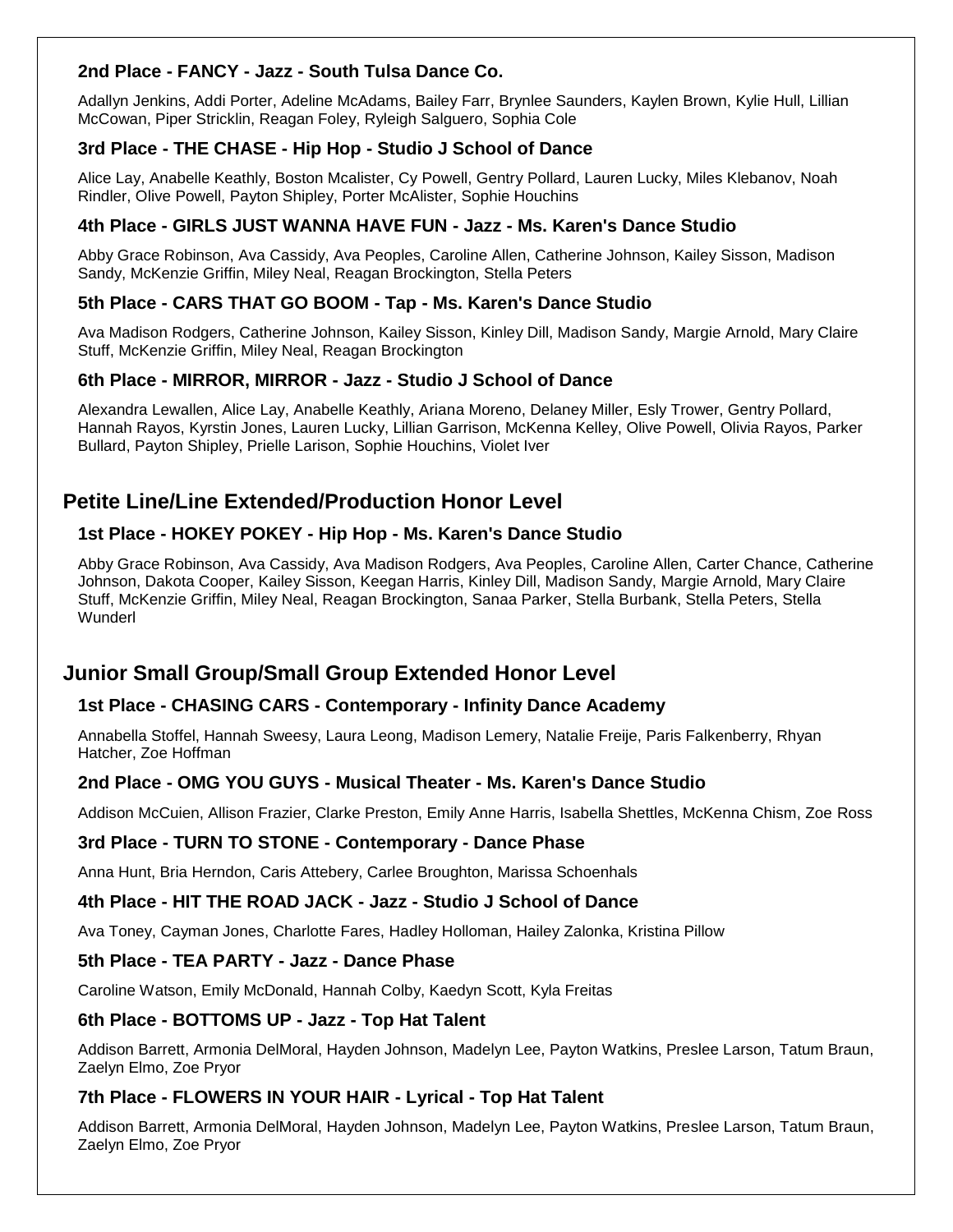## **8th Place - TIME - Lyrical - Top Hat Talent**

Adison Newman, Ava Gravitt, Dacoda Gurney, Grace Cerney, Hailey Blackburn, Kallie Calfy, Kansas Mansker, Nevaeh Knight, Tairyn Hightower

### **9th Place - BLACK MAGIC - Jazz - Ms. Karen's Dance Studio**

Addison McCuien, Allison Frazier, Clarke Preston, Emily Anne Harris, Isabella Shettles, McKenna Chism, Zoe Ross

## **10th Place - SHE'S A LADY - Jazz - South Tulsa Dance Co.**

Ava Stephens, Avery Freeman, Lucy Farrington, Magnolia Trotter, Maguire Ferguson, Natasha Malott

# **Junior Small Group/Small Group Extended Supreme Level**

## **1st Place - EGO - Jazz - South Tulsa Dance Co.**

Avery Lau, Blair Peak, Brielle McCoy, Dani Davis, Norah Wilson

### **2nd Place - MASQUERADE - Contemporary - South Tulsa Dance Co.**

Brielle McCoy, Callie Phillips, Cate Crockett, Garris Munoz, Jordan Wood, Lexie McWilliams, Melanie Wills

### **3rd Place - FALLEN ANGEL - Contemporary - Ms. Karen's Dance Studio**

Avery Stephens, Caroline Jolly, Emma Dill, Emry Hunnicutt, Harlyn Hogan, Jaxsen Myers, Lilly Stephens, Madison Dawson, Revell Hogan

## **4th Place - DIED IN YOUR ARMS - Contemporary - South Tulsa Dance Co.**

Bailee Washington, Callie Phillips, Emily Chen, Emma Mariboho, Kamryn Kelvington, Melanie Wills, Taylor Tevis

### **5th Place - LOSE CONTROL - Hip Hop - Ms. Karen's Dance Studio**

Caroline Jolly, Emma Dill, Emma Everett, Haven Sellers, Jaxsen Myers, Krista Hampton, Lilly Stephens, Madison Dawson, Revell Hogan

### **6th Place - FAITH - Jazz - South Tulsa Dance Co.**

Brooklyn Smith, Cate Crockett, Jaeda Straley, Lexie McWilliams, Natalie Conkling, Reagan Foley, Sierra Richey

### **7th Place - SHAKE THAT - Jazz - Ms. Karen's Dance Studio**

Addie Rose Castleberry, Alden Lee, Auburn Petty, Emma Everett, Emry Hunnicutt, Haven Sellers, Jaxsen Myers, Lilly Stephens, Perry Condrey

# **8th Place - THOROUGHLY MODERN MILLIE - Musical Theater - Velocity Dance Center**

Addison Tuter, Addison Wilson, Grayson Markham, Lindsay Winterscheidt, MacKenzie Gunter, Mackenzie Stephenson, Micah Krausz, Quinn Cowan

### **9th Place - VOUGE - Jazz - Velocity Dance Center**

Avery Morgan, Gracean Clemenceau, Hannah Sanders, Madelyn Sanders, Mya Horbert

# **Junior Large Group/Large Group Extended Honor Level**

# **1st Place - PRETTY FLY FOR A WHITE GUY - Tap - Ms. Karen's Dance Studio**

Addie Rose Castleberry, Addison McCuien, Alden Lee, Allison Frazier, Audrey Middleton, Clarke Preston, Isabella Shettles, McKenna Chism, Riley Grace Benedetti, Sanaa Parker

### **2nd Place - STAND BY ME - Contemporary - Top Hat Talent**

Addison Barrett, Ava Gravitt, Dacoda Gurney, Grace Cerney, Hailey Blackburn, Halea Owens, Hannah Raney, Kansas Mansker, Macy Miller, Nevaeh Knight, Skylar Wiggins, Tairyn Hightower, Tatum Braun, Zoey Wilmoth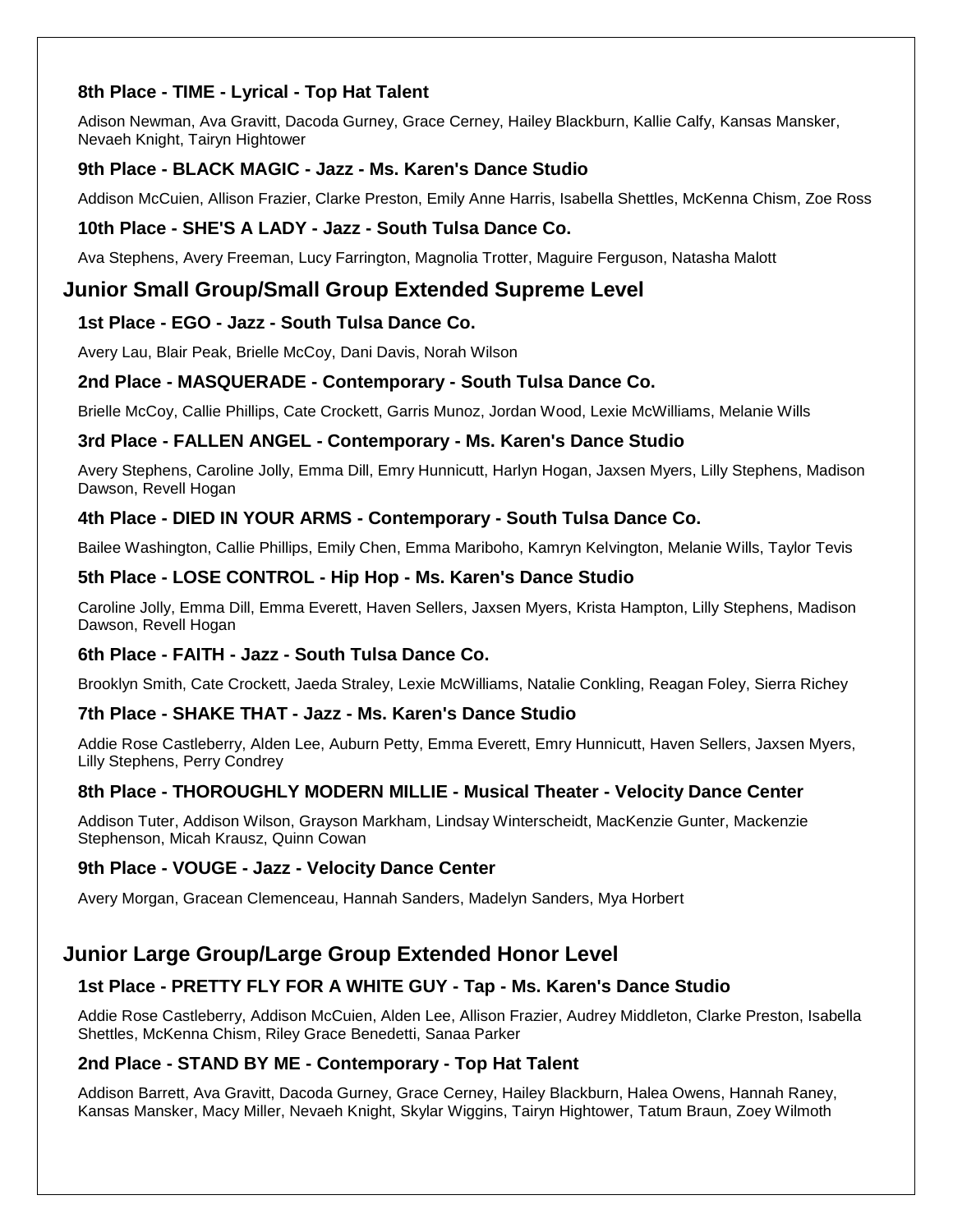# **3rd Place - WILL YOU BE THERE - Lyrical - Velocity Dance Center**

Abby Hamilton, Alaire Montz, Avery Wilson, Brooke Barnes, Camden West, Caroline McElroy, Lily Corcoran, Natalie Tomlin, Savannah Williams, Taliyah Galaviz

# **Junior Large Group/Large Group Extended Supreme Level**

# **1st Place - THINKING OF YOU - Contemporary - South Tulsa Dance Co.**

Avery Lau, Bailee Washington, Blair Peak, Brielle McCoy, Callie Phillips, Cate Crockett, Garris Munoz, Jordan Wood, Karlee Payne, Melanie Wills, Norah Wilson, Taylor Tevis

#### **2nd Place - SWING IT - Tap - Ms. Karen's Dance Studio**

Addie Rose Castleberry, Auburn Petty, Caroline Jolly, Emma Dill, Emma Everett, Haven Sellers, Jaxsen Myers, Lilly Stephens, Lily Pace, Madison Dawson, Revell Hogan

### **3rd Place - HEART ON MY SLEEVE - Contemporary - Ms. Karen's Dance Studio**

Addie Rose Castleberry, Alden Lee, Auburn Petty, Audrey Middleton, Carly Eary, Caroline Jolly, Emma Dill, Emma Everett, Emry Hunnicutt, Haven Sellers, Jaxsen Myers, Lilly Stephens, Lily Pace, Madison Dawson, Revell Hogan

#### **4th Place - BOMBSHELL BELLES - Jazz - South Tulsa Dance Co.**

Avery Lau, Bailee Washington, Blair Peak, Brooklyn Smith, Cate Crockett, Emma Mariboho, Jaeda Straley, Lexie McWilliams, Melanie Wills, Natalie Conkling, Norah Wilson, Taylor Tevis

### **5th Place - SHOOTING STAR - Lyrical - Velocity Dance Center**

Addison Tuter, Addison Wilson, Gracean Clemenceau, Jessica Williams, MacKenzie Gunter, Mackenzie Stephenson, Micah Krausz, Mya Horbert, Quinn Cowan, Taliyah Galaviz

# **Junior Line/Line Extended/Production Honor Level**

### **1st Place - HEAVEN KNOWS - Contemporary - Studio J School of Dance**

Allyson Morton, Annabelle Gentling, AnnaMay Warmington, Auralia Stone, Ava Toney, Cayman Jones, Charlotte Fares, Corban Crawford, Ella Dreese, Ella Myers, Ellie McKinney, Greiner Gumerson, Hadley Holloman, Hailey Zalonka, Halston Held, Hannah Brown, Hattie Bond, Isabelle Duck, Jaisa Gardner, Joia Gardner, Katie Martin, Kristina Pillow, Lydia Crawford, Mary Grace Miller, Paisly Larison, Samie Becker, Sutton Squires, Tenley Bugg

### **2nd Place - NO MONEY - Jazz - Studio J School of Dance**

Allyson Morton, Annabelle Gentling, AnnaMay Warmington, Auralia Stone, Ava Toney, Cayman Jones, Charlotte Fares, Corban Crawford, Ella Dreese, Ella Myers, Ellie McKinney, Greiner Gumerson, Hadley Holloman, Hailey Zalonka, Halston Held, Hannah Brown, Hattie Bond, Isabelle Duck, Jaisa Gardner, Joia Gardner, Katie Martin, Kristina Pillow, Lydia Crawford, Mary Grace Miller, Paisly Larison, Samie Becker, Sutton Squires, Tenley Bugg

### **3rd Place - JENNY - Hip Hop - Top Hat Talent**

Addison Barrett, Adison Newman, Armonia DelMoral, Ava Gravitt, Charline De La Cruz, Dacoda Gurney, Finley Harness, Grace Cerney, Hailey Blackburn, Hayden Johnson, Kallie Calfy, Kansas Mansker, Madelyn Lee, Nevaeh Knight, Payton Watkins, Preslee Larson, Rylee Carpenter, Tairyn Hightower, Tatum Braun, Zaelyn Elmo, Zoe Pryor

# **Junior Line/Line Extended/Production Supreme Level**

### **1st Place - COMPETITION CRAZE - Production - South Tulsa Dance Co.**

Adallyn Jenkins, Addi Porter, Adeline McAdams, Avery Lau, Bailee Washington, Bailey Farr, Blair Peak, Brielle McCoy, Brooklyn Smith, Brynlee Saunders, Callie Phillips, Cate Crockett, Dani Davis, Emily Chen, Emma Mariboho, Gabi Ponio, Garris Munoz, Hayley Burnett, Jaeda Straley, Jillian Murray, Jordan Wood, Kamryn Kelvington, Karlee Payne, Karoline Howell, Kaylen Brown, Kelli Tucker, Kylie Hull, Lauren Conkling, Lauren Cox, Lexie McWilliams, Lillian McCowan, Lynleigh Strong, Maria Brunner, Melanie Wills, Natalie Conkling, Norah Wilson, Olivia LeBlanc, Piper Stricklin, Presleigh Wise, Randi Tucker, Reagan Foley, Rylee Evans, Ryleigh Salguero, Savanah Mounger, Sierra Richey, Sophi Evans, Sophia Cole, Taylor Tevis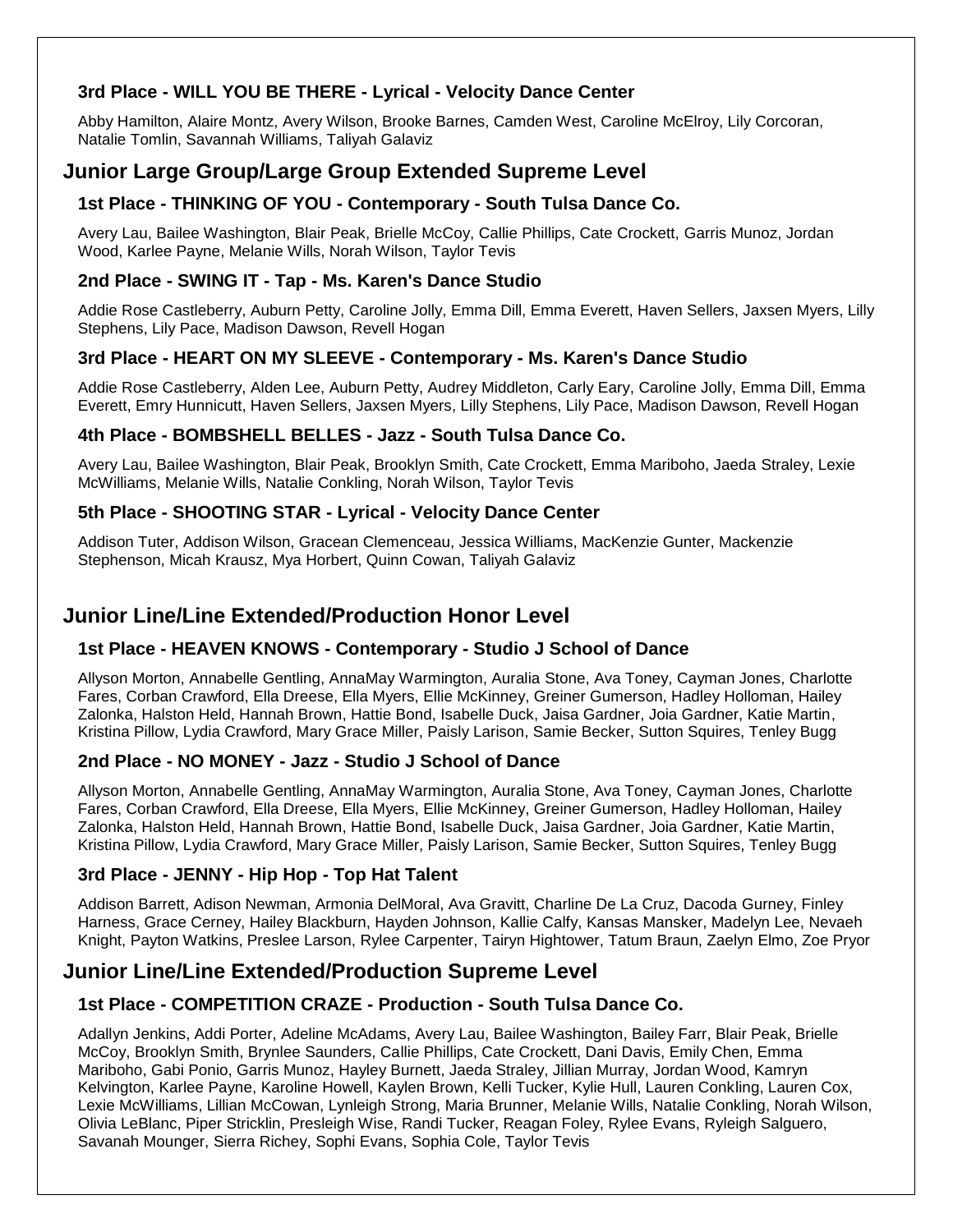# **2nd Place - LIVE IN LIVING COLOR - Musical Theater - Ms. Karen's Dance Studio**

Addie Coleman, Addie Rose Castleberry, Alden Lee, Alyssa Preston, Auburn Petty, Audrey Middleton, Carly Eary, Emma Everett, Emma Kate Elliott, Emry Hunnicutt, Haven Sellers, Jaxsen Myers, Krista Hampton, Lily Pace, Madeleine Tanguay, Madison Dawson, Margaux Marak, Perry Condrey, Riley Grace Benedetti, Samantha White

## **3rd Place - DISNEY VILLAINS - Musical Theater - South Tulsa Dance Co.**

Adallyn Jenkins, Adeline McAdams, Bailee Washington, Bailey Farr, Brooklyn Smith, Brynlee Saunders, Callie Phillips, Cate Crockett, Jaeda Straley, Kylie Hull, Lexie McWilliams, Lynleigh Strong, Melanie Wills, Natalie Conkling, Piper Stricklin, Reagan Foley, Savanah Mounger, Sierra Richey, Sophia Cole, Taylor Tevis

# **Teen Small Group/Small Group Extended Honor Level**

### **1st Place - ABSENCE - Contemporary - Ms. Karen's Dance Studio**

Addie Rose Castleberry, Alden Lee, Audrey Middleton, Carly Eary, Haven Sellers, Katie Everett, Lily Pace, Madeleine Tanguay

## **2nd Place - MADE OF STONE - Contemporary - Infinity Dance Academy**

Abigail Ferguson, Allison Norvell, Aspen Ertugrul, Justin Hudson, Madelyn Haremza

### **3rd Place - PAS DE QUATRE - Ballet - Jene' Academy of Dance**

Alyssa Emert, Ashley Teter, Becca Hall, Breea Hinson

### **4th Place - CHOOSE JOY - Jazz - Top Hat Talent**

Alayna Kidd, Ashton Chamberlain, Carina Diaz, Emily Geffre, Hanna Kennedy, Kayla Tinsley, Landry Kimzey, Sydnee Michael, Whitney Pierce

## **5th Place - ICE, ICE, HAMMERTIME - Clogging - Top Hat Talent**

Alayna Kidd, Lauren Adams, Macy Miller, Zoey Wilmoth

### **6th Place - SAVED - Contemporary - Jene' Academy of Dance**

Alyssa Emert, Ashley Teter, Breea Hinson, Lily Kobzdej

### **7th Place - WHEN A CHILD IS BORN - Lyrical - Jene' Academy of Dance**

Alyssa Emert, Ashley Teter, Becca Hall, Breea Hinson, Lily Kobzdej, Lyric Neel, Mackenzie Cravens, Samantha Parker, Savannah Shire

### **8th Place - SING - Tap - Owasso Dance Co**

Ahren Lamb, Davis Hattie, Keech Emma, Martin Kinsey, Welborn Kendall

# **9th Place - JUMPIN EAST OF JAVA - Open - Owasso Dance Co**

Ahren Lamb, Anna Claire Bruner, Davis Hattie, Keech Emma, Martin Kinsey, Welborn Kendall

# **10th Place - SHAKE THE ROOM - Jazz - Studio C**

Kate Pirtle, Sarah Simons, Taylor Cromwell, Taylor Lambley

# **Teen Small Group/Small Group Extended Supreme Level**

# **1st Place - THEY CHOIR - Open - South Tulsa Dance Co.**

Avery Lau, Brielle McCoy, Dani Davis, Garris Munoz, Jordan Wood, Karlee Payne, Lauren Conkling, Lauren Cox, Norah Wilson

# **2nd Place - PAGES - Contemporary - South Tulsa Dance Co.**

Avery Lau, Brielle McCoy, Dani Davis, Lauren Conkling, Lauren Cox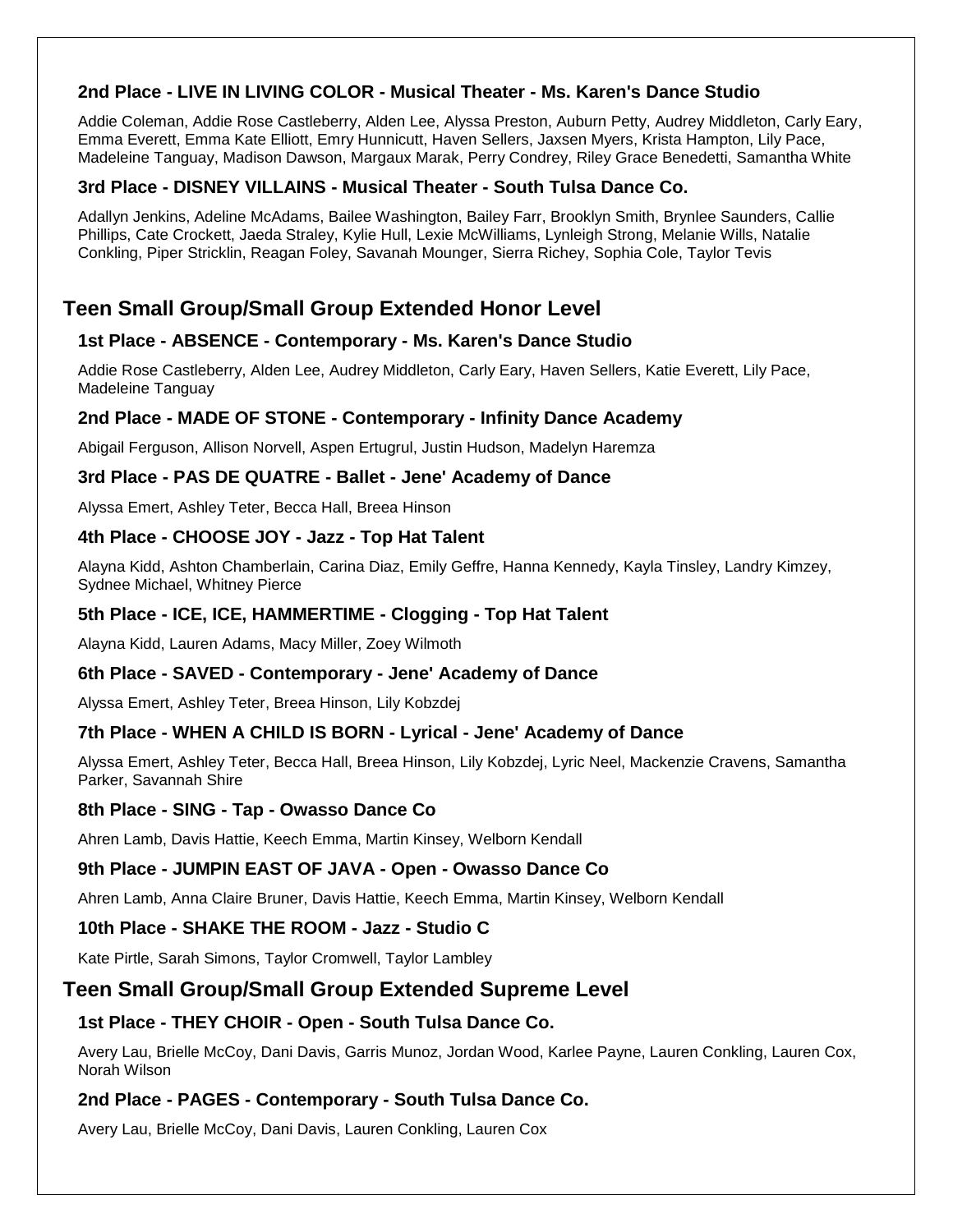## **3rd Place - SLAP THAT BASS - Musical Theater - Ms. Karen's Dance Studio**

Avery Stephens, Briley Thompson, Harlyn Hogan, Mackenzie Featherston, Margaux Marak, Sydney Stephens

### **4th Place - SAY MY NAME - Tap - Ms. Karen's Dance Studio**

Avery Stephens, Elizabeth Cline, Kinsey Everett, Lauren Cavnor, Mackenzie Featherston, Margaux Marak, Shawnee Weatherley

#### **5th Place - SING SING SING - Tap - Ms. Karen's Dance Studio**

Addie Coleman, Carly Eary, Katie Everett, Krista Hampton, Lily Pace, Madeleine Tanguay, Samantha White

#### **6th Place - LUNG - Contemporary - Studio J School of Dance**

Caylee Forth, Lilyanne Berry, Macy Garey, Molly Godfrey

## **7th Place - YOU DON'T OWN HER - Musical Theater - Ms. Karen's Dance Studio**

Caroline Jolly, Emma Dill, Madison Dawson, Revell Hogan

#### **8th Place - QUIET UPTOWN - Lyrical - Studio J School of Dance**

Emily Cale, Hope Dean, Katharine Pillow, Kylee Davis, Lilyanne Berry, Natalie Barton

### **9th Place - HIT THE ROAD JACK - Jazz - Infinity Dance Academy**

Abigail Ferguson, Allison Norvell, Aspen Ertugrul, Madelyn Haremza

### **10th Place - SOMEONE TO STAY - Contemporary - Studio J School of Dance**

Carys Baldwin, Hope Dean, Kaley Crosley, Katie Sturm, Kylee Davis, Megan Painter, Tenley Bogle

# **Teen Large Group/Large Group Extended Honor Level**

### **1st Place - WHAT'S MY NAME - Clogging - Ms. Karen's Dance Studio**

Alyssa Preston, Anna Cavnor, Auburn Petty, Carly Eary, Chloe Lay, Katie Everett, Kinsey Everett, Lauren Cavnor, Lily Pace, Riley Grace Benedetti, Sarah Cate Lay

### **2nd Place - ALIVE - Contemporary - Top Hat Talent**

Aaliyah Malone, Alayna Kidd, Ally Nichols, Carina Diaz, Emily Geffre, Hanna Kennedy, Isabella Nelson, Kennedy Mackerelle, Landry Kimzey, Linzey Cole, Maddie Shaw, Marah Ream, Whitney Pierce

### **3rd Place - PICK-A-POCKET - Musical Theater - Top Hat Talent**

Aaliyah Malone, Addison Barrett, Armonia DelMoral, Brianne Adams, Linzey Cole, Macy Miller, Mary Grace Mcnutt, Tairyn Hightower, Zoe Pryor, Zoey Wilmoth

### **4th Place - LABELS OR LOVE - Jazz - Top Hat Talent**

Aaliyah Malone, Ally Nichols, Brianne Adams, Carina Diaz, Emily Geffre, Kennedy Mackerelle, Kennedy Willis, Landry Kimzey, Lauren Adams, Maddie Shaw, Marah Ream, Olivia Neeley, Vivian Taylor, Whitney Pierce

### **5th Place - REAL LOVE - Lyrical - Top Hat Talent**

Cailey Carson, Campbell Wiyninger, Halea Owens, Hannah Raney, Klowie Lard, Linzey Cole, Macy Miller, Mary Grace Mcnutt, Skylar Wiggins, Zoey Wilmoth

### **6th Place - BLUE BAYOU - Lyrical - Top Hat Talent**

Aaliyah Malone, Ally Nichols, Brianne Adams, Carina Diaz, Emily Geffre, Kennedy Mackerelle, Kennedy Willis, Landry Kimzey, Lauren Adams, Maddie Shaw, Marah Ream, Olivia Neeley, Vivian Taylor, Whitney Pierce

### **7th Place - ROCK THE CASBAH - Jazz - Top Hat Talent**

Cailey Carson, Campbell Wiyninger, Halea Owens, Hannah Raney, Klowie Lard, Linzey Cole, Macy Miller, Mary Grace Mcnutt, Skylar Wiggins, Zoey Wilmoth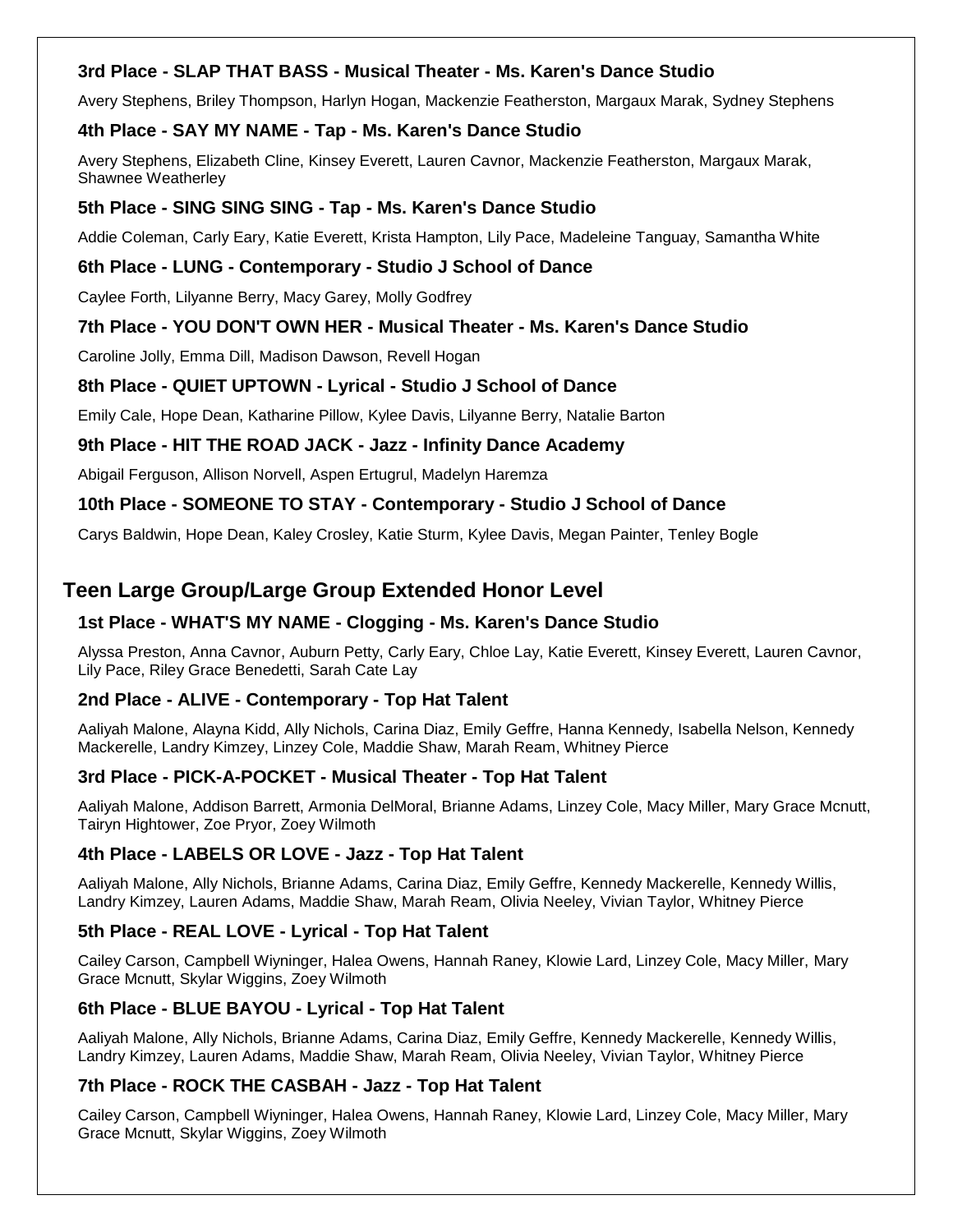# **Teen Large Group/Large Group Extended Supreme Level**

# **1st Place - NOBODY CARES ABOUT SANTA - Musical Theater - Ms. Karen's Dance Studio**

Addie Grace Coleman, Aubrey Reed, Avery Stephens, Briley Thompson, Caroline Jolly, Elizabeth Cline, Harlyn Hogan, Lauren Cavnor, Margaux Marak, Marley Spradlin, Peri Smith, Revell Hogan, Riley Stephens, Shawnee Weatherley, Sydney Stephens

# **2nd Place - LIKE THAT - Jazz - Ms. Karen's Dance Studio**

Addie Grace Coleman, Aubrey Reed, Avery Stephens, Briley Thompson, Camryn Ross, Elizabeth Cline, Harlyn Hogan, Lauren Cavnor, Mackenzie Featherston, Madison Shaw, Margaux Marak, Marley Spradlin, Peri Smith, Riley Stephens, Samantha White, Shawnee Weatherley, Sydney Stephens

## **3rd Place - DREAMING AWAKE - Contemporary - South Tulsa Dance Co.**

Avery Lau, Brielle McCoy, Dani Davis, Emma Mariboho, Jordan Wood, Kamryn Kelvington, Karlee Payne, Kelli Tucker, Lauren Conkling, Lauren Cox, Norah Wilson

## **4th Place - SEIZE THE DAY - Contemporary - Ms. Karen's Dance Studio**

Abbey Wooten, Addie Coleman, Addie Grace Coleman, Avery Stephens, Briley Thompson, Camryn Ross, Caroline Jolly, Harlyn Hogan, Kennedy Cloe, Mackenzie Featherston, Margaux Marak, Peri Smith, Riley Stephens, Sydney **Stephens** 

## **5th Place - IT'S ALL COMING BACK TO ME - Lyrical - South Tulsa Dance Co.**

Brielle McCoy, Dani Davis, Emily Chen, Emma Mariboho, Gabi Ponio, Hayley Burnett, Kamryn Kelvington, Karlee Payne, Kelli Tucker, Lauren Conkling, Maria Brunner, Presleigh Wise, Randi Tucker, Sophi Evans

### **6th Place - TEMPLE - Jazz - South Tulsa Dance Co.**

Avery Lau, Bailee Washington, Brielle McCoy, Cate Crockett, Dani Davis, Emily Chen, Emma Mariboho, Garris Munoz, Jordan Wood, Kamryn Kelvington, Karlee Payne, Lauren Cox, Norah Wilson

### **7th Place - MOVE - Jazz - Ms. Karen's Dance Studio**

Addie Coleman, Anna Cavnor, Auburn Petty, Callen Gast, Carly Eary, Emma Kate Elliott, Katie Everett, Kennedy Cloe, Kinsey Everett, Krista Hampton, Lily Pace, Madeleine Tanguay, Madison Shaw, Sarah Cate Lay, Sydney Winter

### **8th Place - SMALL LEAF - Contemporary - Studio J School of Dance**

Bryce Manuel, Brynlie Logan, Cady Swift, Carys Baldwin, Caylee Forth, Cherith Hellstern, Ella Woodard, Faith Baldwin, Faith Johnson, Grace Anthony, Hannah Johnson, Lilly Tardibono, Lilyanne Berry, Meadow Jones, Molly Garey

### **9th Place - EASY - Jazz - Studio J School of Dance**

Caylee Forth, Katharine Pillow, Lauren McKenna, Lilyanne Berry, Macy Garey, Molly Godfrey, Natalie Barton, Natalie Herring, Raegan Reece, Selvy Russell

### **10th Place - TAKE EM' TO CHURCH - Jazz - Studio J School of Dance**

Audrey Barto, Avery Lay, Bryce Manuel, Carolina Pardo, Ellie Grace Bond, Eva Foster, Evelyn Boggs, Hadley Hill, Jennifer Huang, Kaelyn Bradford, Kate Morrison, Kendall West, Lauren Bates, Lilly Miles, Lilly Tardibono, Maddie Bradford, Mia Klebanov, Vivica Powell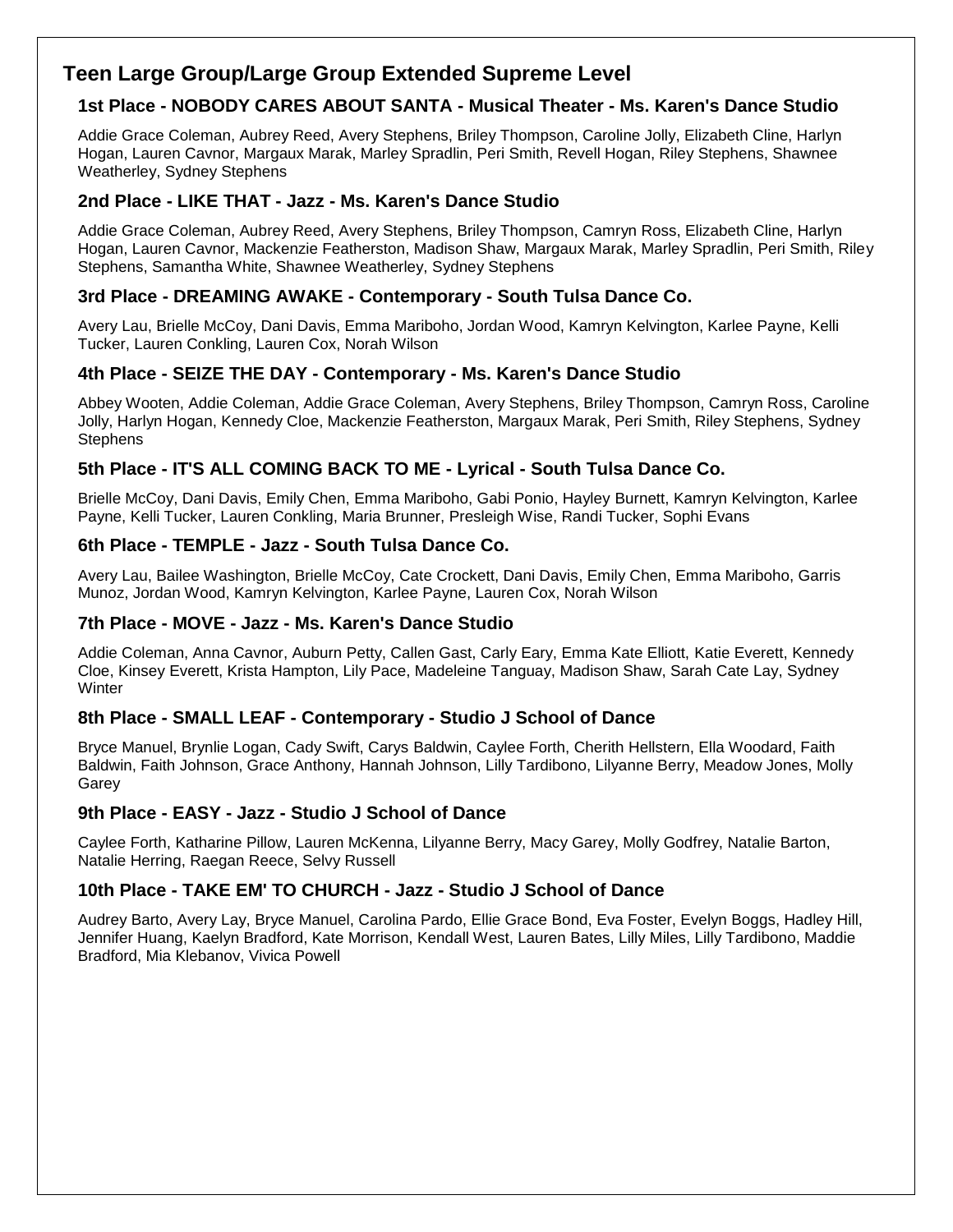# **Teen Line/Line Extended/Production Honor Level**

# **1st Place - ANDY'S TOY BOX - Production - Top Hat Talent**

Aaliyah Malone, Addison Barrett, Adison Newman, Alayna Kidd, Ally Nichols, Armonia DelMoral, Ashton Chamberlain, Ava Gravitt, Avery Pierce, Bella Mauldin-Cabello, Brianne Adams, Brooklynn Hoehne, Cailey Carson, Campbell Wiyninger, Carina Diaz, Charline De La Cruz, Dacoda Gurney, Eden Gravitt, Elynn Andre, Emily Geffre, Emily Newman, Finley Harness, Grace Cerney, Hailey Blackburn, Halea Owens, Haleigh Kellogg, Hallie Shaw, Hanna Kennedy, Hannah Raney, Hayden Johnson, Isabella Nelson, Jordan Stecklow, Kaitlyn Tinsley, Kaliyah Brown, Kallie Calfy, Kansas Mansker, Kayla Tinsley, Kennedy Mackerelle, Kennedy Willis, Klowie Lard, Landry Kimzey, Lauren Adams, Linzey Cole, Macy Miller, Maddie Shaw, Madelyn Lee, Maggie Wilson, Makenzie Benge, Marah Ream, Mary Grace Mcnutt, Nevaeh Knight, Olivia Neeley, Olivia Nix, Payton Watkins, Preslee Larson, Reagan Blackburn, Ryan Outon, Rylee Carpenter, Skylar Wiggins, Sydnee Michael, Tairyn Hightower, Tatum Braun, Vivian Taylor, Whitney Pierce, Zaelyn Elmo, Zoe Pryor, Zoey Wilmoth

# **2nd Place - CHAINS - Hip Hop - Top Hat Talent**

Aaliyah Malone, Alayna Kidd, Cailey Carson, Campbell Wiyninger, Carina Diaz, Halea Owens, Hannah Raney, Isabella Nelson, Kennedy Willis, Klowie Lard, Landry Kimzey, Lauren Adams, Linzey Cole, Macy Miller, Marah Ream, Mary Grace Mcnutt, Ryan Outon, Skylar Wiggins, Sydnee Michael, Whitney Pierce, Zoey Wilmoth

# **Teen Line/Line Extended/Production Supreme Level**

## **1st Place - WHEN IT HURTS - Production - Ms. Karen's Dance Studio**

Abbey Wooten, Addie Coleman, Addie Grace Coleman, Aubrey Reed, Avery Stephens, Callen Gast, Camryn Ross, Elizabeth Cline, Harlyn Hogan, Kennedy Cloe, Kinsey Everett, Lauren Cavnor, Mackenzie Featherston, Madison Shaw, Margaux Marak, Marley Spradlin, Peri Smith, Riley Stephens, Samantha White, Sydney Stephens

## **2nd Place - DESPACITO - Open - South Tulsa Dance Co.**

Avery Lau, Brielle McCoy, Dani Davis, Emily Chen, Emma Mariboho, Gabi Ponio, Garris Munoz, Hayley Burnett, Jillian Murray, Jordan Wood, Kamryn Kelvington, Karlee Payne, Kelli Tucker, Lauren Conkling, Lauren Cox, Maria Brunner, Norah Wilson, Olivia LeBlanc, Presleigh Wise, Randi Tucker, Sophi Evans

# **3rd Place - SIGHT - Production - Studio J School of Dance**

Audrey Barto, Avery Lay, Bryce Manuel, Brynlie Logan, Cady Swift, Carolina Pardo, Carys Baldwin, Caylee Forth, Cherith Hellstern, Ella Woodard, Ellie Grace Bond, Emily Cale, Eva Foster, Evelyn Boggs, Faith Baldwin, Faith Johnson, Grace Anthony, Hadley Hill, Hannah Johnson, Hope Dean, Jennifer Huang, Kaelyn Bradford, Kaley Crosley, Kate Morrison, Katharine Pillow, Katie Sturm, Kendall West, Kylee Davis, Lauren Bates, Lauren Larson, Lauren McKenna, Lilly Miles, Lilly Tardibono, Lilyanne Berry, Macy Garey, Maddie Bradford, Meadow Jones, Megan Painter, Mia Klebanov, Molly Garey, Molly Godfrey, Natalie Barton, Natalie Herring, Raegan Reece, Selvy Russell, Talon Floyd, Tenley Bogle, Vivica Powell

# **4th Place - LOSE MY BREATH - Hip Hop - Ms. Karen's Dance Studio**

Addie Coleman, Addie Rose Castleberry, Alden Lee, Alex Shankle, Alyssa Preston, Anna Cavnor, Audrey Middleton, Carly Eary, Chloe Lay, Elizabeth Cline, Emma Everett, Emma Kate Elliott, Emry Hunnicutt, Katie Everett, Kayley Shettles, Kennedy Cloe, Kinsey Everett, Krista Hampton, Lauren Cavnor, Madison Shaw, Margaux Marak, Peri Smith, Samantha White, Sydney Winter

# **5th Place - BEAUTY SCHOOL - Hip Hop - Studio J School of Dance**

Audrey Barto, Avery Lay, Brynlie Logan, Cady Swift, Carolina Pardo, Carys Baldwin, Caylee Forth, Ella Woodard, Ellie Grace Bond, Emily Cale, Eva Foster, Faith Baldwin, Grace Anthony, Hope Dean, Jennifer Huang, Kaley Crosley, Katharine Pillow, Katie Sturm, Kylee Davis, Lauren Bates, Lauren Larson, Lauren McKenna, Lilyanne Berry, Macy Garey, Maddie Bradford, Meadow Jones, Megan Painter, Mia Klebanov, Molly Garey, Molly Godfrey, Natalie Barton, Natalie Herring, Raegan Reece, Selvy Russell, Talon Floyd, Tenley Bogle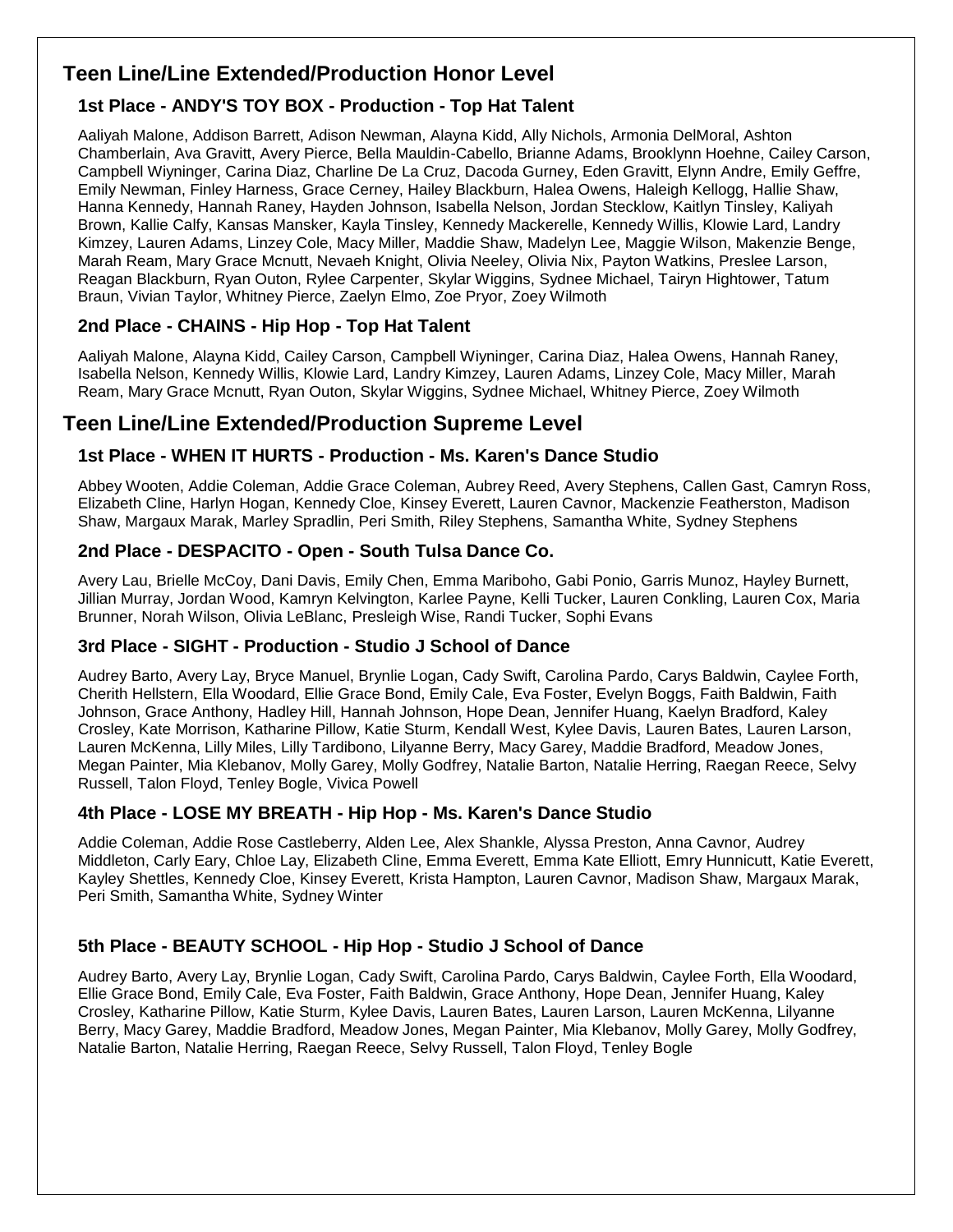# **Senior Duet/Trios Honor Level**

# **1st Place - CERTAIN THINGS - Open - Extension Dance Academy**

Allison Serafin, Lindsay Petitt

# **2nd Place - ANOTHER ONE BITES THE DUST - Tap - Extension Dance Academy**

Brooklyn Myrick, Lindsay Petitt, Rachel Atherton

## **3rd Place - ME TOO - Jazz - Studio C**

Phares Alyssa, Riley Pirtle

# **4th Place - RUN BOY RUN - Contemporary - Studio C**

Phares Alyssa, Riley Pirtle

# **Senior Duet/Trios Supreme Level**

## **1st Place - STILL LIFE - Contemporary - South Tulsa Dance Co.**

Gabi Ponio, Maria Brunner, Randi Tucker

## **2nd Place - ONE EYE OPEN - Jazz - Ms. Karen's Dance Studio**

Addie Grace Coleman, Riley Stephens

## **3rd Place - RIVER - Contemporary - Ms. Karen's Dance Studio**

Kennedy Cloe, Marley Spradlin, Peri Smith

## **4th Place - HIDING - Contemporary - Top Hat Talent**

Kaitlyn Tinsley, Kayla Tinsley

# **5th Place - CAN'T YOU SEE - Contemporary - Studio J School of Dance**

Emily Cale, Lauren McKenna

# **6th Place - BLACK CAR - Jazz - CenterStage Performing Arts and Acrobatics**

Amy Gonders, Julie Meeks

# **7th Place - SWEET DREAMS - Ballet - Velocity Dance Center**

Hannah Woolf, Taylor Cheek

# **8th Place - WE BELONG - Lyrical - Velocity Dance Center**

Emily West, Hannah Woolf, Meghan Zerbest

# **9th Place - WARRIOR - Open - CenterStage Performing Arts and Acrobatics**

Amy Gonders, Julie Meeks

# **10th Place - FLIGHT - Open - Studio J School of Dance**

Macy Garey, Selvy Russell

# **Senior Small Group/Small Group Extended Honor Level**

# **1st Place - I FOUND - Contemporary - Ms. Karen's Dance Studio**

Alex Shankle, Callen Gast, Kennedy Cloe, Kinsey Everett, Lauren Cavnor, Lenzy Kuebler, Madison Shaw, Peri Smith, Sydney Winter

# **2nd Place - TAINTED LOVE - Tap - Ms. Karen's Dance Studio**

Alex Shankle, Alyssa Preston, Anna Cavnor, Callen Gast, Chloe Lay, Kayley Shettles, Madison Shaw, Sarah Cate Lay, Sydney Winter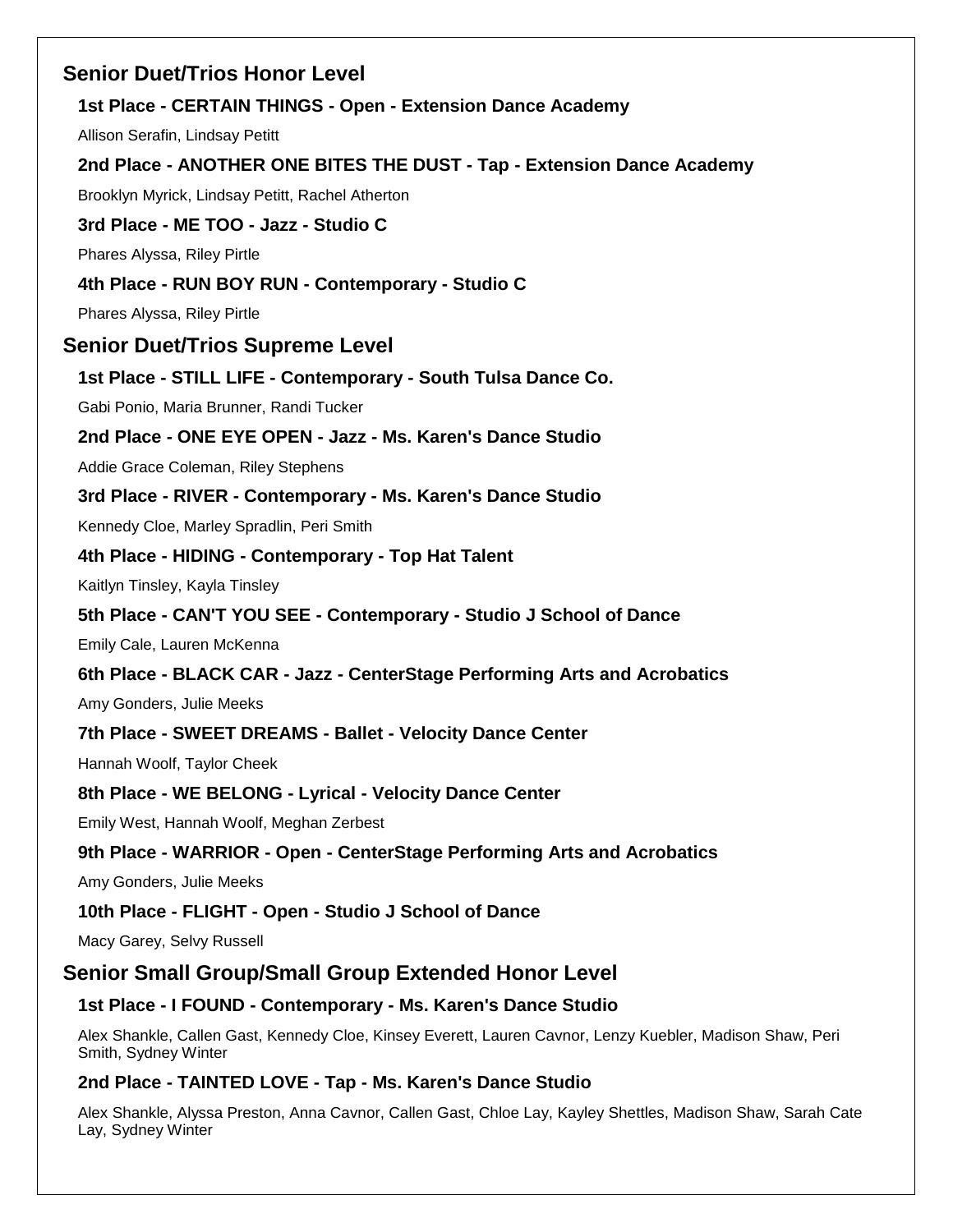# **Senior Small Group/Small Group Extended Supreme Level**

# **1st Place - REMINDERS AND DEFEATS - Contemporary - South Tulsa Dance Co.**

Gabi Ponio, Lauren Conkling, Randi Tucker, Rylee Evans, Sophi Evans

# **2nd Place - THE INVITATION - Open - South Tulsa Dance Co.**

Gabi Ponio, Hayley Burnett, Maria Brunner, Presleigh Wise, Randi Tucker, Rylee Evans, Sophi Evans

### **3rd Place - HEAL - Modern - Ms. Karen's Dance Studio**

Abbey Wooten, Addie Grace Coleman, Aubrey Reed, Camryn Ross, Margaux Marak, Riley Stephens

## **4th Place - MAN ON FIRE - Jazz - South Tulsa Dance Co.**

Emily Chen, Gabi Ponio, Hayley Burnett, Jillian Murray, Maria Brunner, Olivia LeBlanc, Presleigh Wise, Randi **Tucker** 

## **5th Place - FLATLINE - Contemporary - Top Hat Talent**

Emily Newman, Jordan Stecklow, Kaitlyn Tinsley, Kayla Tinsley, Olivia Nix

# **6th Place - LET ME FOLLOW - Contemporary - Studio J School of Dance**

Emily Cale, Katharine Pillow, Katie Sturm, Lauren Larson, Lauren McKenna

## **7th Place - 5AM - Open - Studio J School of Dance**

Macy Garey, Molly Godfrey, Natalie Barton, Natalie Herring, Selvy Russell

## **8th Place - RUNNIN - Jazz - Top Hat Talent**

Avery Pierce, Brooklynn Hoehne, Emily Newman, Jordan Stecklow, Kaitlyn Tinsley, Kayla Tinsley, Olivia Nix

## **9th Place - AMAZON - Open - Velocity Dance Center**

Emily West, Hannah Woolf, Meghan Zerbest, Taylor Cheek

# **10th Place - BILLS - Tap - Studio J School of Dance**

Hope Dean, Katharine Pillow, Lauren McKenna, Meadow Jones, Natalie Herring

# **Senior Large Group/Large Group Extended Supreme Level**

# **1st Place - WHIRLWIND - Contemporary - South Tulsa Dance Co.**

Gabi Ponio, Hayley Burnett, Jillian Murray, Kelli Tucker, Lauren Conkling, Maria Brunner, Olivia LeBlanc, Presleigh Wise, Randi Tucker, Rylee Evans, Sophi Evans

# **2nd Place - DESPERATE TO CONNECT - Contemporary - Top Hat Talent**

Ashton Chamberlain, Avery Pierce, Brooklynn Hoehne, Emily Newman, Hanna Kennedy, Jordan Stecklow, Kaitlyn Tinsley, Kayla Tinsley, Maggie Wilson, Olivia Nix

# **3rd Place - DANCIN' FOOL - Jazz - Ms. Karen's Dance Studio**

Abbey Wooten, Addie Grace Coleman, Aubrey Reed, Avery Stephens, Camryn Ross, Elizabeth Cline, Lauren Cavnor, Margaux Marak, Marley Spradlin, Peri Smith, Riley Stephens, Shawnee Weatherley

# **4th Place - DEPTH OVER DISTANCE - Contemporary - Studio J School of Dance**

Caylee Forth, Emily Cale, Katharine Pillow, Katie Sturm, Lauren Larson, Lauren McKenna, Lilyanne Berry, Molly Godfrey, Natalie Barton, Natalie Herring, Talon Floyd

### **5th Place - SHIPOOPI - Musical Theater - Ms. Karen's Dance Studio**

Anna Cavnor, Callen Gast, Chloe Lay, Katie Everett, Kayley Shettles, Kennedy Cloe, Kinsey Everett, Lauren Cavnor, Lenzy Kuebler, Madeleine Tanguay, Madison Shaw, Sarah Cate Lay, Sydney Winter